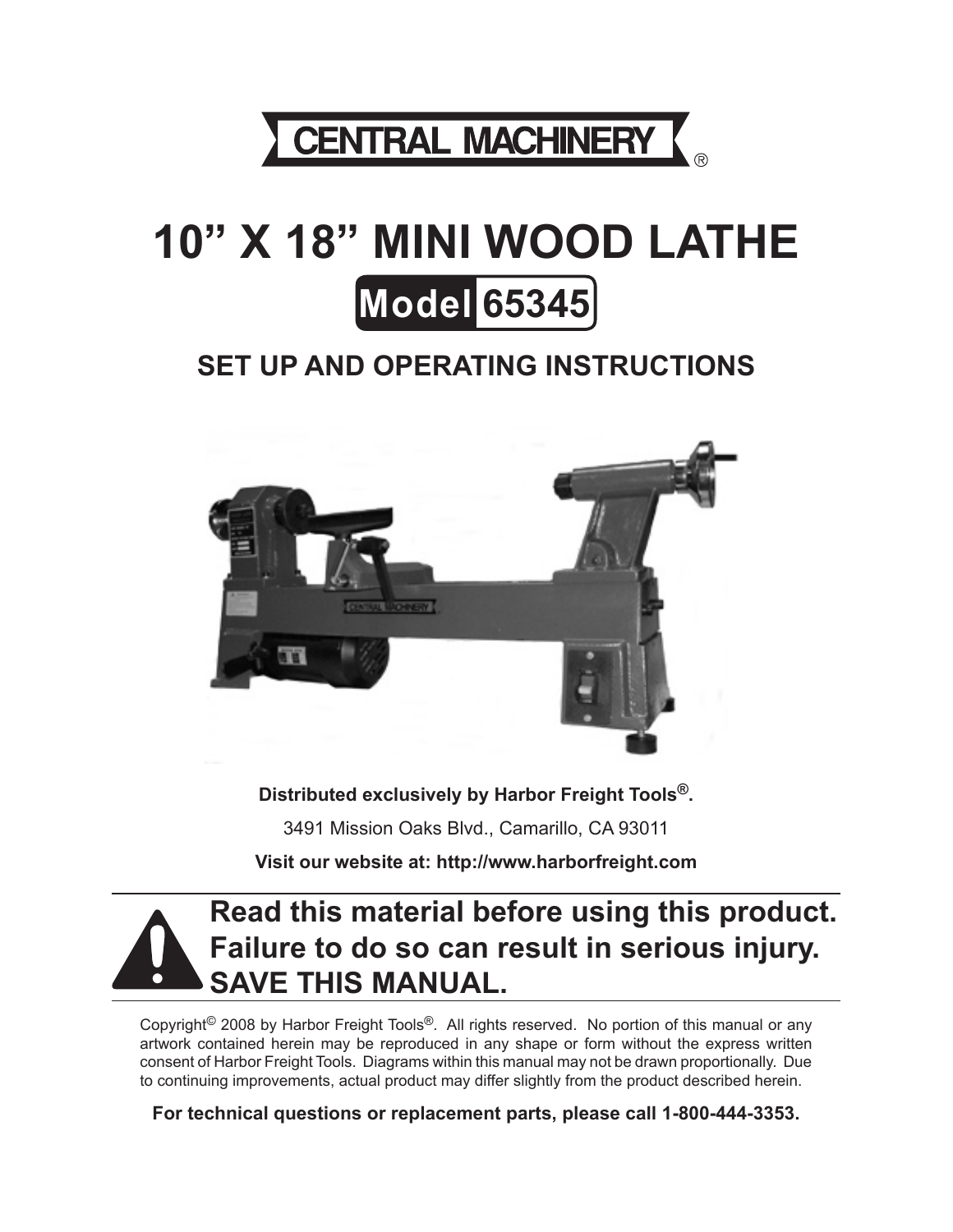## **CONTENTS**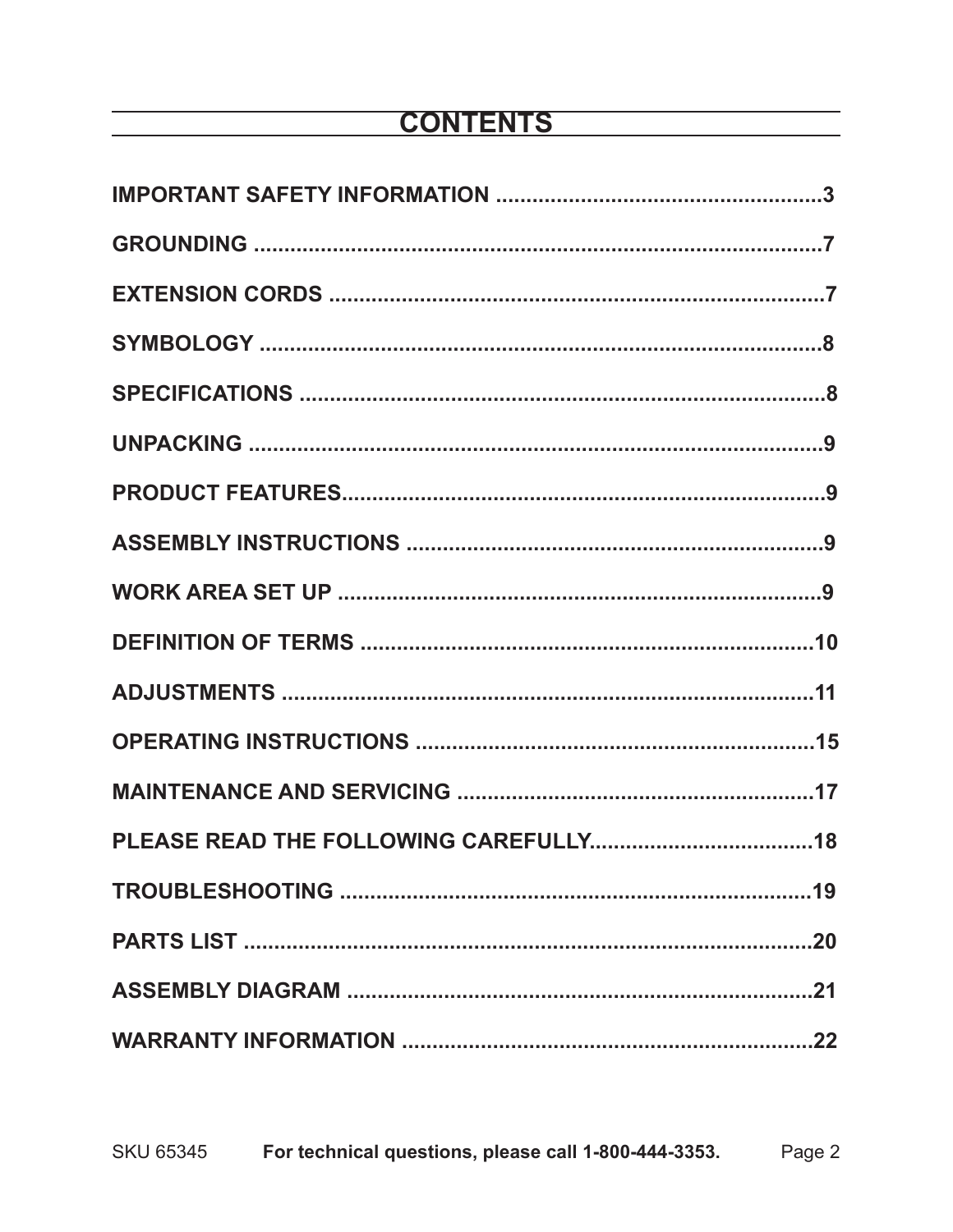## **Save This Manual**

Keep this manual for the safety warnings and precautions, assembly, operating, inspection, maintenance and cleaning procedures. Write the product's serial number in the back of the manual (or month and year of purchase if product has no number). Keep this manual and the receipt in a safe and dry place for future reference.

## **Important SAFETY Information**

**In this manual, on the labeling, and all other information provided with this product:**



**This is the safety alert symbol. It is used to alert you to potential personal injury hazards. Obey all safety messages that follow this symbol to avoid possible injury or death.**



**DANGER indicates a hazardous** 

**situation which, if not avoided, will result in death or serious injury.**

## **AWARNING**

#### **WARNING indicates a**

**hazardous situation which, if not avoided, could result in death or serious injury.**



**with the safety** 

**alert symbol, indicates a hazardous situation which, if not avoided, could result in minor or moderate injury.**

## **NOTICE**

**NOTICE is used to address practices not related to personal injury.**

## **CAUTION** CAUTION, without

**the safety alert symbol, is used to address practices not related to personal injury.**

### **General Power Tool Safety Warnings**

**WARNING Read all safety warnings and instructions.**  *Failure to follow the warnings and instructions may result in electric shock, fire and/or serious injury.* **Save all warnings and instructions for future reference.** *The term ″power tool″ in the warnings refers to your mainsoperated (corded) power tool.*

- **1. Work area safety**
	- *a.***Keep work area clean and well lit.**  *Cluttered or dark areas invite accidents.*
	- *b.***Do not operate power tools in explosive atmospheres, such as in the presence of flammable liquids, gases or dust.** *Power tools create sparks which may ignite the dust or fumes.*
	- *c.***Keep children and bystanders away while operating a power tool.**  *Distractions can cause you to lose control.*
- **2. Electrical safety**
	- *a.***Power tool plugs must match the outlet. Never modify the plug in any way. Do not use any adapter plugs with grounded power tools.**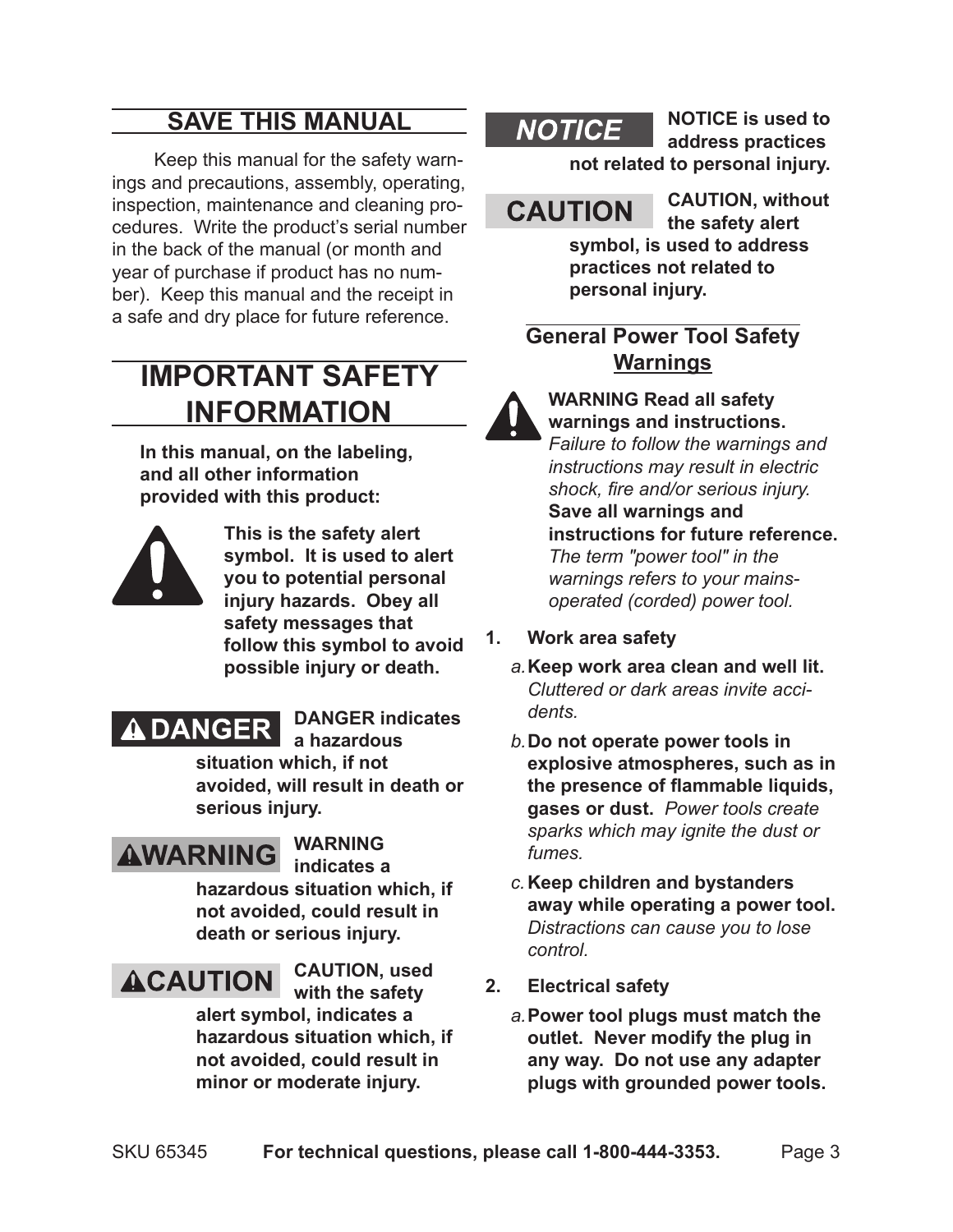*Unmodified plugs and matching outlets will reduce risk of electric shock.*

- *b.***Avoid body contact with grounded surfaces such as pipes, radiators, ranges and refrigerators.** *There is an increased risk of electric shock if your body is grounded.*
- *c.***Do not expose power tools to rain or wet conditions.** *Water entering a power tool will increase the risk of electric shock.*
- *d.***Do not abuse the cord. Never use the cord to unplug the power tool. Keep cord away from heat, oil, sharp edges or moving parts.**  *Damaged or entangled cords increase the risk of electric shock.*
- *e.***If operating a power tool in a damp location is unavoidable, use a Ground Fault Circuit Interrupter (GFCI) protected supply.** *Use of a GFCI reduces the risk of electric shock.*
- **3. Personal safety**
	- *a.***Stay alert, watch what you are doing and use common sense when operating a power tool. Do not use a power tool while you are tired or under the influence of drugs, alcohol or medication.** *A moment of inattention while operating power tools may result in serious personal injury.*
	- *b.***Use safety equipment. Always wear ANSI-approved eye protection.** *Safety equipment such as NIOSH-approved dust mask/respirator, full face shield, heavy-duty work gloves, non-skid safety shoes, hard hat, or hearing protection used for appropriate conditions will reduce personal injuries.*
- *c.***Remove any adjusting key or wrench before turning the power tool on.** *A wrench or a key left attached to a rotating part of the power tool may result in personal injury.*
- *d.***Do not overreach. Keep proper footing and balance at all times.** *This enables better control of the power tool in unexpected situations.*
- *e.***Dress properly. Do not wear loose clothing or jewelry. Keep your hair, clothing and gloves away from moving parts.** *Loose clothes, jewelry or long hair can be caught in moving parts.*
- **4. Power tool use and care**
	- *a.***Do not force the power tool. Use the correct power tool for your application.** *The correct power tool will do the job better and safer at the rate for which it was designed.*
	- *b.***Do not use the power tool if the switch does not turn it on and off.**  *Any power tool that cannot be controlled with the switch is dangerous and must be repaired.*
	- *c.***Disconnect the plug from the power source before making any adjustments, changing accessories, or storing power tools.** *Such preventive safety measures reduce the risk of starting the power tool accidentally.*
	- *d.***Store idle power tools out of the reach of children and do not allow persons unfamiliar with the power tool or these instructions to operate the power tool.** *Power tools are dangerous in the hands of untrained users.*
	- *e.***Maintain power tools. Check for misalignment or binding of moving**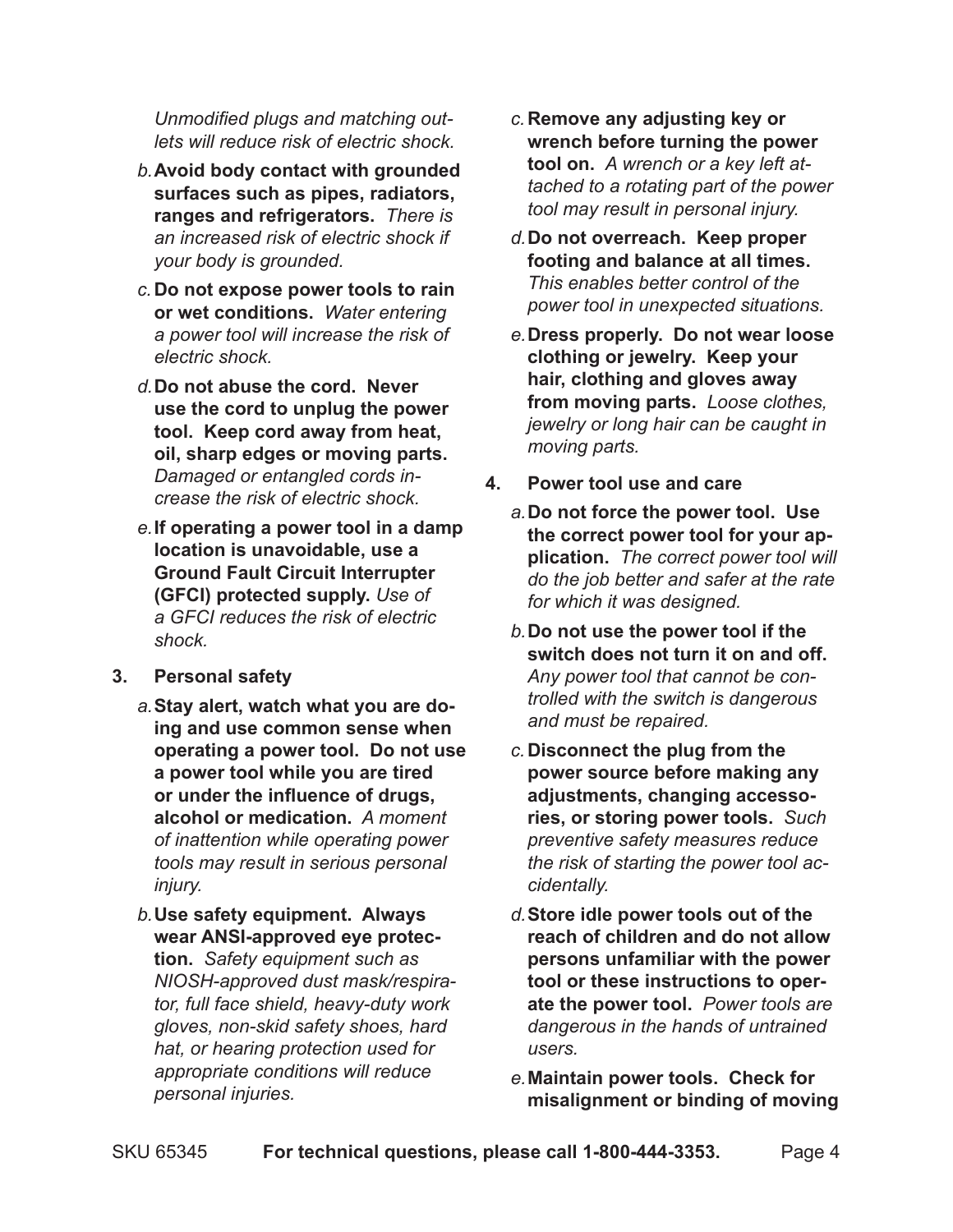**parts, breakage of parts and any other condition that may affect the power tool's operation. If damaged, have the power tool repaired before use.** *Many accidents are caused by poorly maintained power tools.*

- *f.* **Keep cutting tools sharp and clean.** *Properly maintained cutting tools with sharp cutting edges are less likely to bind and are easier to control.*
- *g.***Use the power tool and its accessories in accordance with these instructions, taking into account the working conditions and the work to be performed.** *Use of the power tool for operations different from those intended could result in a hazardous situation.*
- **5. Service**
	- *a.***Have your power tool serviced by a qualified repair person using only identical replacement parts.**  *This will ensure that the safety of the power tool is maintained.*

#### **Lathe Safety Warnings**

- 1. Maintain labels and nameplates on the Lathe. These carry important safety information. If unreadable or missing, contact Harbor Freight Tools for a replacement.
- 2. Do not run the Lathe without its covers and guards in place.
- 3. Tighten all locks before operating.
- 4. Do not mount a split workpiece.
- 5. Use the lowest speed when starting a new workpiece.
- 6. Always stop the Lathe at its slowest speed. If the Lathe is run so fast that it vibrates, there is a risk that the workpiece will be thrown or the cutting tool jerked from your hands.
- 7. Always rotate the workpiece by hand before turning on the Lathe. If the workpiece strikes the tool rest, it could split and be thrown out of the Lathe.
- 8. Do not allow cutting tools to bite into the workpiece. The wood could be split or thrown from the Lathe.
- 9. Always position the tool rest above the centerline of the Lathe when shaping a piece of stock.
- 10. Before attaching a workpiece to the faceplate, always rough it out to make it as round as possible. This minimizes the vibrations while the piece is being turned. Always fasten the workpiece securely to the faceplate. Failure to do so could result in the workpiece being thrown away from the Lathe.
- 11. Remove all loose knots in the workpiece before mounting between the centers or on the faceplate.
- 12. Position your hands so they will not slip onto the workpiece when the Lathe is running.
- 13. Use a brush or compressed air to remove wood shavings; never your hands. The wood shavings will be sharp.
- 14. The cutting tool must always be tight within the tool post or chuck and adjusted to limit projection from the post. This will reduce the possibility of the tool breaking or bending.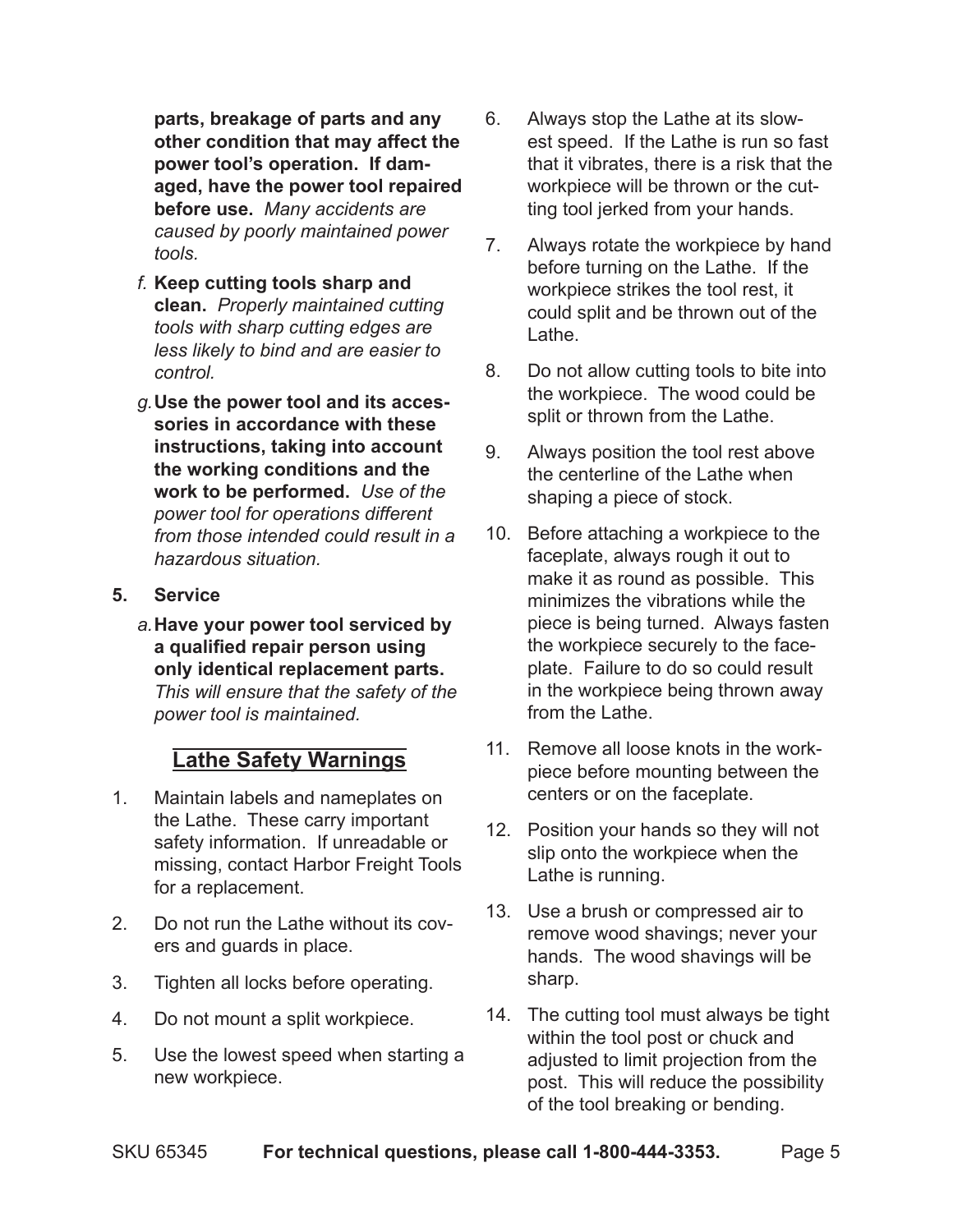- 15. Avoid unintentional starting. Prepare to begin work before turning on the tool.
- 16. Do not reach across the Lathe while it is running.
- 17. Industrial applications must follow OSHA guidelines.
- 18. Do not use the Lathe if it is off-balance, or the workpiece is not properly centered.
- 19. Only feed workpiece into a cutting tool against the direction of rotation. The workpiece must always be rotating toward you.
- 20. Do not leave the tool unattended when it is plugged into an electrical outlet. Turn off the tool, and unplug it from its electrical outlet before leaving.
- 21. This product is not a toy. Keep it out of reach of children.
- 22. People with pacemakers should consult their physician(s) before use. Electromagnetic fields in close proximity to heart pacemaker could cause pacemaker interference or pacemaker failure. In addition, people with pacemakers should:

• Avoid operating alone.

• Do not use with power switch locked on.

• Properly maintain and inspect to avoid electrical shock.

• Any power cord must be properly grounded. Ground Fault Circuit Interrupter (GFCI) should also be implemented – it prevents sustained electrical shock.

23. Some dust created by power sanding, sawing, grinding, drilling, and

other construction activities, contains chemicals known [to the State of California] to cause cancer, birth defects or other reproductive harm. Some examples of these chemicals are:

- Lead from lead-based paints
- Crystalline silica from bricks and cement or other masonry products
- Arsenic and chromium from chemically treated lumber

Your risk from these exposures varies, depending on how often you do this type of work. To reduce your exposure to these chemicals: work in a well ventilated area, and work with approved safety equipment, such as those dust masks that are specially designed to filter out microscopic particles. (California Health & Safety Code § 25249.5, *et seq.*)

24. The warnings, precautions, and instructions discussed in this instruction manual cannot cover all possible conditions and situations that may occur. It must be understood by the operator that common sense and caution are factors which cannot be built into this product, but must be supplied by the operator.

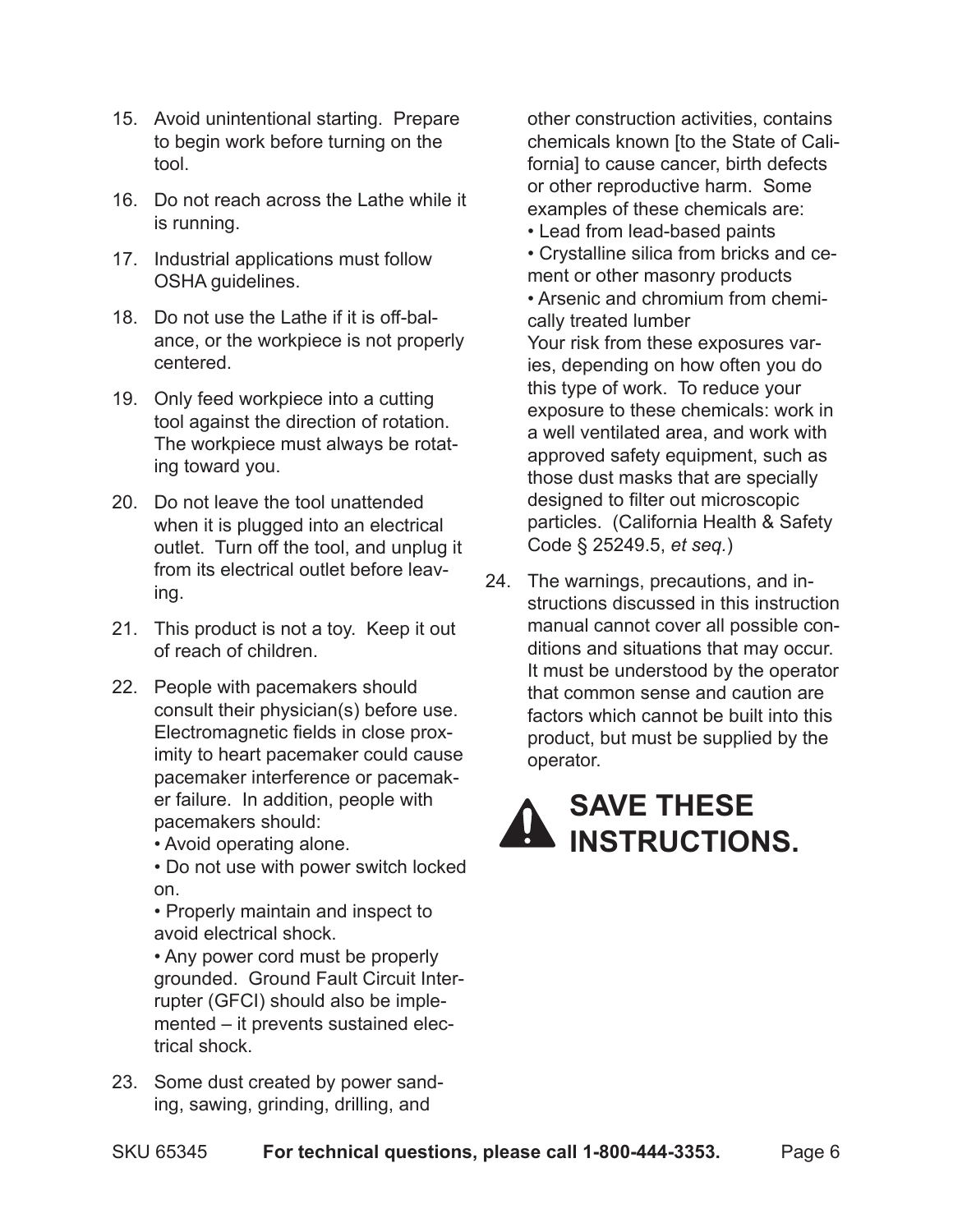### **Grounding**

**AWARNING To prevent electric shock and death from incorrect grounding wire connection: Check with a qualified electrician if you are in doubt as to whether the outlet is properly grounded. Do not modify the power cord plug provided with the tool. Never remove the grounding prong from the plug. Do not use the tool if the power cord or plug is damaged. If damaged, have it repaired by a service facility before use. If the plug will not fit the outlet, have a proper outlet installed by a qualified electrician.**

### **Grounded Tools: Tools with Three Prong Plugs**



#### **3-Prong Plug and Outlet**

1. Tools marked with "Grounding Required" have a three wire cord and three prong grounding plug. The plug must be connected to a properly grounded outlet. If the tool should electrically malfunction or break down, grounding provides a low resistance path to carry electricity away from the user, reducing the risk

of electric shock. **(See 3-Prong Plug and Outlet.)**

- 2. The grounding prong in the plug is connected through the green wire inside the cord to the grounding system in the tool. The green wire in the cord must be the only wire connected to the tool's grounding system and must never be attached to an electrically "live" terminal. **(See 3-Prong Plug and Outlet.)**
- 3. The tool must be plugged into an appropriate outlet, properly installed and grounded in accordance with all codes and ordinances. The plug and outlet should look like those in the preceding illustration. **(See 3-Prong Plug and Outlet.)**

### **Extension Cords**

- *1. Grounded* tools require a three wire extension cord. *Double Insulated* tools can use either a two or three wire extension cord.
- 2. As the distance from the supply outlet increases, you must use a heavier gauge extension cord. Using extension cords with inadequately sized wire causes a serious drop in voltage, resulting in loss of power and possible tool damage. **(See Table A.)** The smaller the gauge number of the wire, the greater the capacity of the cord. For ex-

ample, a 14 gauge cord can carry a higher current than a 16 gauge cord. **(See Table A.)**

3. When using more than one extension cord to make up the total length, make sure each cord contains at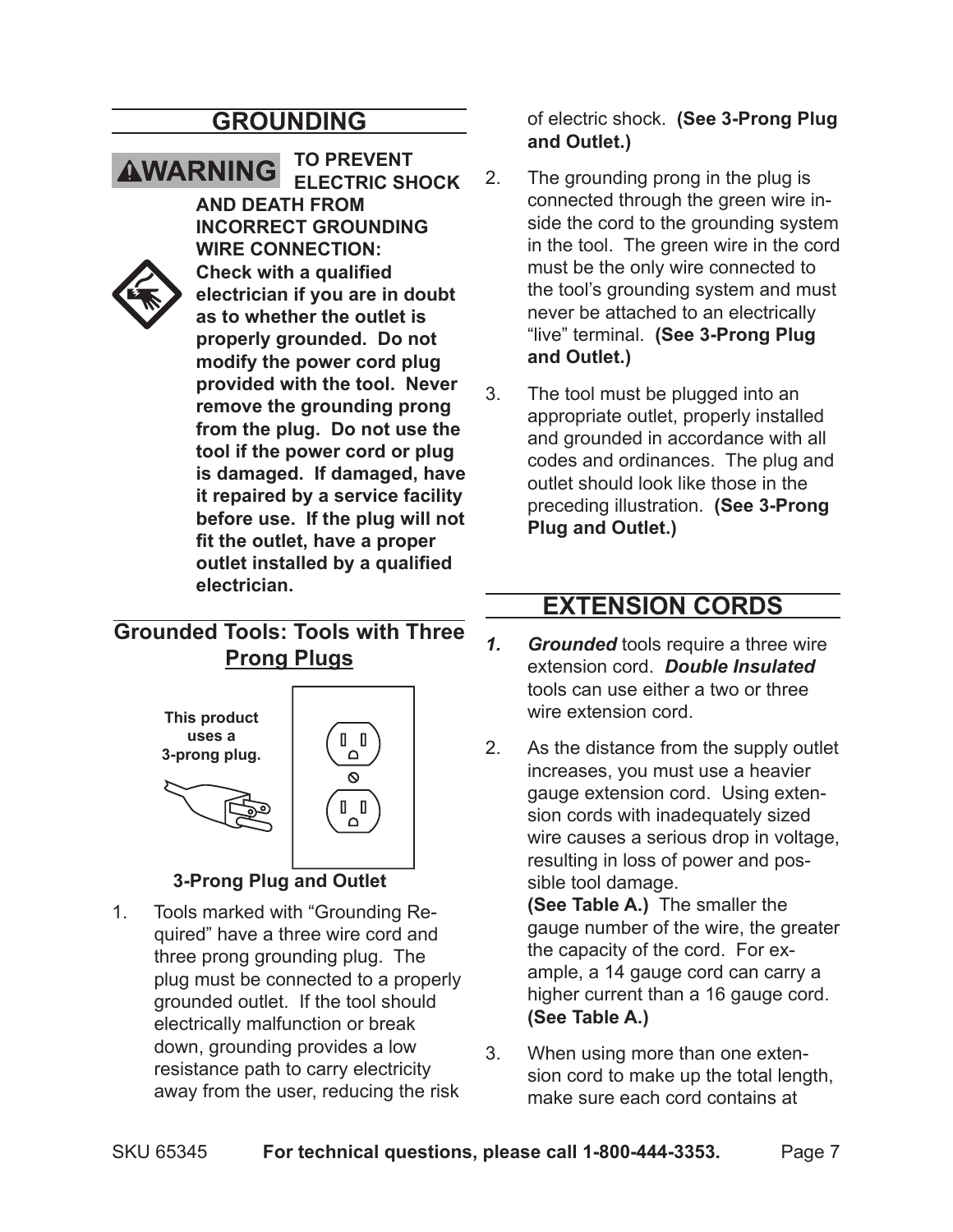least the minimum wire size required. **(See Table A.)**

- 4. If you are using one extension cord for more than one tool, add the nameplate amperes and use the sum to determine the required minimum cord size. **(See Table A.)**
- 5. If you are using an extension cord outdoors, make sure it is marked with the suffix "W-A" ("W" in Canada) to indicate it is acceptable for outdoor use.
- 6. Make sure the extension cord is properly wired and in good electrical condition. Always replace a damaged extension cord or have it repaired by a qualified electrician before using it.
- 7. Protect the extension cords from sharp objects, excessive heat, and damp or wet areas.

| <b>RECOMMENDED MINIMUM WIRE</b><br><b>GAUGE FOR EXTENSION CORDS*</b><br>(110 VOLT)                            |                                        |        |         |      |      |
|---------------------------------------------------------------------------------------------------------------|----------------------------------------|--------|---------|------|------|
| <b>NAMEPLATE</b>                                                                                              | <b>EXTENSION CORD</b><br><b>LENGTH</b> |        |         |      |      |
| <b>AMPERES</b><br>(at full load)                                                                              | <b>25</b>                              | ë<br>S | 57<br>N | 100' | 150' |
| $0 - 2.0$                                                                                                     | 18                                     | 18     | 18      | 18   | 16   |
| $2.1 - 3.4$                                                                                                   | 18                                     | 18     | 18      | 16   | 14   |
| $3.5 - 5.0$                                                                                                   | 18                                     | 18     | 16      | 14   | 12   |
| $5.1 - 7.0$                                                                                                   | 18                                     | 16     | 14      | 12   | 12   |
| $7.1 - 12.0$                                                                                                  | 18                                     | 14     | 12      | 10   |      |
| $12.1 - 16.0$                                                                                                 | 14                                     | 12     | 10      |      |      |
| $16.1 - 20.0$                                                                                                 | 12                                     | 10     |         |      |      |
| * Based on limiting the line<br><b>TABLE A</b><br>voltage drop to five volts at<br>150% of the rated amperes. |                                        |        |         |      |      |

## **Symbology**

| $\Box$           | Double Insulated                        |
|------------------|-----------------------------------------|
|                  | <b>Canadian Standards Association</b>   |
|                  | Underwriters Laboratories, Inc.         |
|                  | <b>Volts Alternating Current</b>        |
| $\blacktriangle$ | Amperes                                 |
| $n_0$ xxxx/min.  | No Load Revolutions per Minute<br>(RPM) |

| Electrical<br>Requirements        | 110 V~ / 60 Hz<br>Power Cord: 18 AWG X 3C<br>Power Plug: 3-Prong, Grounded<br>7.5A                                                                        |
|-----------------------------------|-----------------------------------------------------------------------------------------------------------------------------------------------------------|
| Maximum Stock<br>Length/Diameter  | 18" Long, 10" Diameter                                                                                                                                    |
| Lathe Type                        | <b>Wood Cutting</b>                                                                                                                                       |
| Motor                             | $1/2$ HP                                                                                                                                                  |
| Motor Speed                       | 1700 RPM                                                                                                                                                  |
| Spindle Speeds<br>(RPM)           | 750, 1100, 1600, 2200, 3200                                                                                                                               |
| Spindle Run Out                   | 0.0025"                                                                                                                                                   |
| <b>Tail Stock</b><br>Quill Travel | 2"                                                                                                                                                        |
| <b>Tail Stock</b><br>Quill Taper  | $MT-2$                                                                                                                                                    |
| <b>Tool Rest Length</b>           | 7"                                                                                                                                                        |
| <b>Tool Rest Capacity</b>         | 2"                                                                                                                                                        |
| Faceplate Size                    | 3"                                                                                                                                                        |
| Drive Method                      | <b>Belt &amp; Pulley</b>                                                                                                                                  |
| <b>Belt Type</b>                  | 3-Groove, 0.275" x 2'1" Circumference                                                                                                                     |
| Accessories                       | Safety Goggles (Qty. 1)<br>3mm, 6mm, 8mm Hex Wrench (1 ea.)<br>Faceplate & Spindle Nut (1 ea.)<br>Live Center & Spur Center (1 ea.)<br>Tool Rest (Qty. 1) |

#### **Specifications**

SKU 65345 **For technical questions, please call 1-800-444-3353.** Page 8

**REV 09e**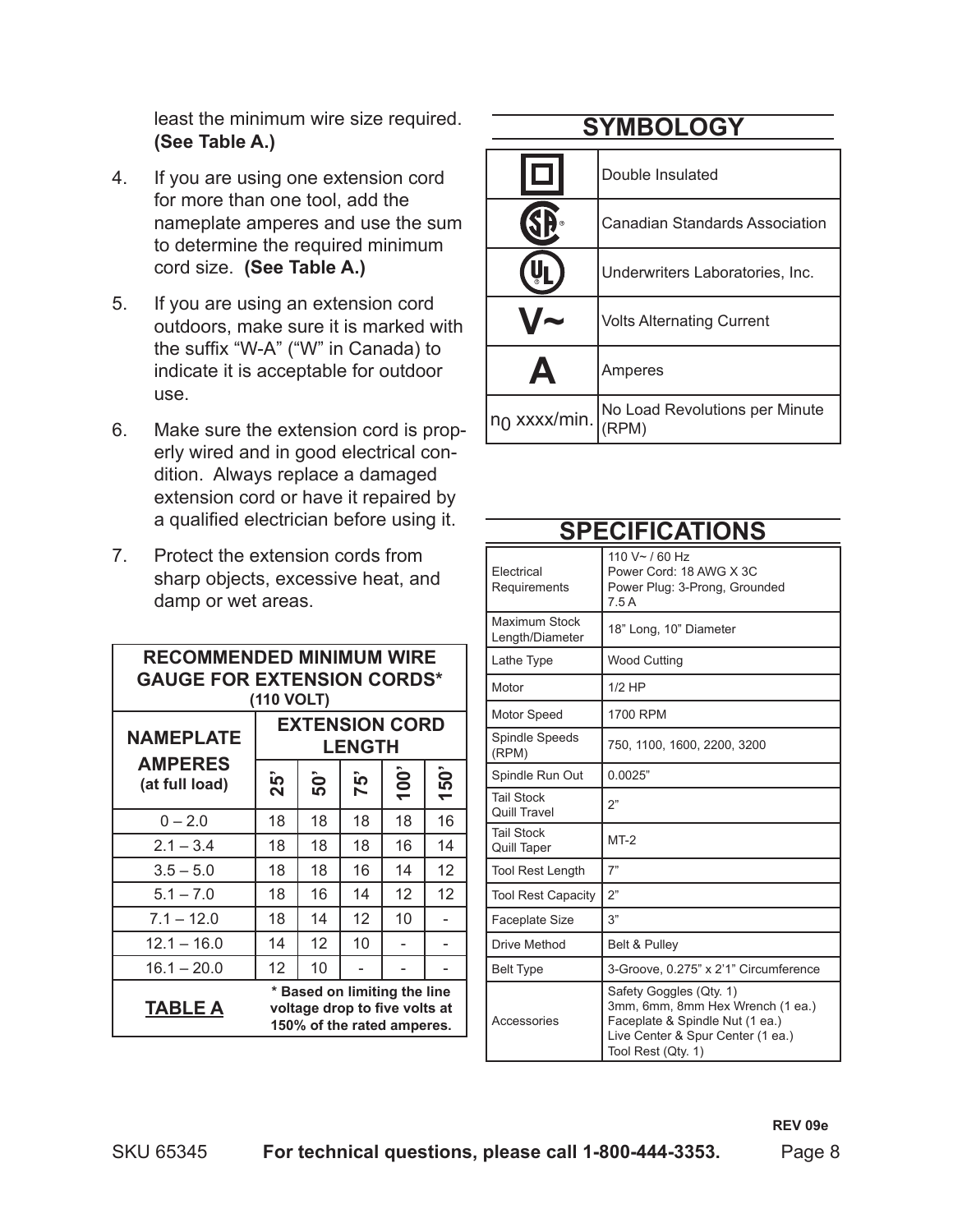### **Unpacking**

When unpacking, check to make sure that the item is intact and undamaged. If any parts are missing or broken, please call Harbor Freight Tools at the number shown on the cover of this manual as soon as possible.

#### **To prevent AWARNING serious injury**

**from accidental operation: Turn the Power Switch (46) of the Lathe to its "OFF" position and unplug the tool from its electrical outlet before assembling or making any adjustments.**

**PRODUCT FEATURES FIGURE A BALANCE HEADSTOCK WHEEL TAILSTOCK SPINDLE (22) (5) (14) LOCK BACK HEADSTOCK LID LEVER SPUR (20) CENTER (6) (12) TOOL REST (35) CUP CENTER TAILSTOCK HANDWHEEL (11) (4)** Ŧ **BED SWITCH BED (1) (46) SLIDE LID (63)**

**ASSEMBLY Instructions**



**Read the ENTIRE IMPORTANT Safety Information section at the beginning of this manual including all text under subheadings therein before set up or use of this product.**

- **Note:** For additional information regarding the parts listed in the following pages, refer to the Assembly Diagram near the end of this manual.
- 1. The Lathe comes fully assembled with the exception of the Tool Rest (35). To install the Tool Rest, loosen the Lock Lever (41). Insert the Tool Rest into the Tool Rest Base (36). Then retighten the Lock Lever to secure the Tool Rest in place. **(See Figure B.)**



### **Work Area Set Up**

1. Designate a work area that is clean and well-lit. The work area must not allow access by children or pets to prevent injury and distraction.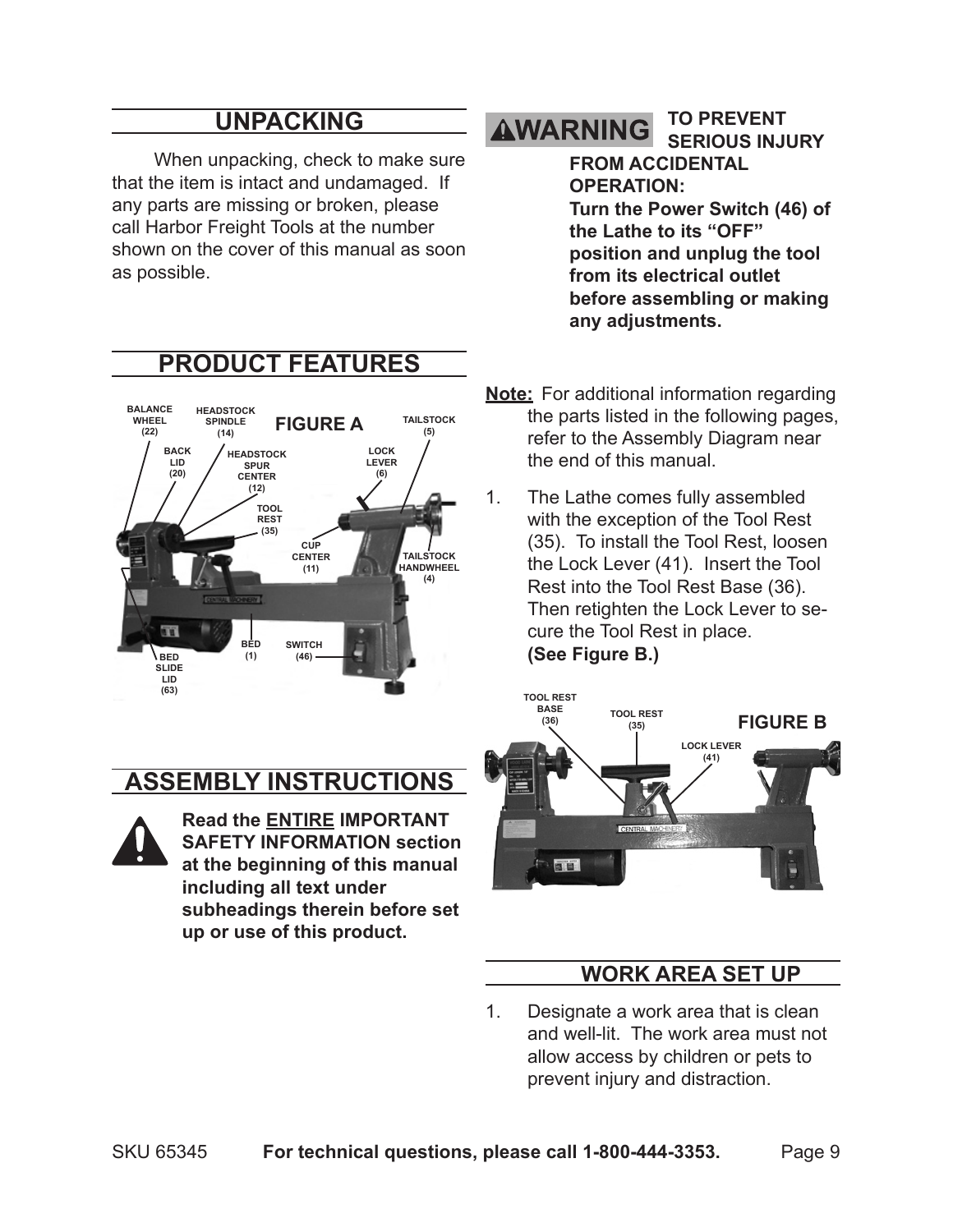- 2. The Lathe will need to be located on a surface capable of bearing the combined weight of the Lathe and intended workpieces. The surface must be able to withstand the vibration generated by the Lathe during operation.
- 3. The Lathe must be completely level, left-to-right **and** front-to-back, or the Lathe will not rotate properly and may become damaged.
- 4. The unpainted surfaces are coated with a waxy oil to protect them from corrosion during shipment. Remove the coating with a solvent cleaner or citrus-based degreaser. Avoid chlorine-based solvents since they will damage the paint.
- 5. Route the power cord along a safe route to reach the work area without creating a tripping hazard or exposing the power cord to possible damage.

## **Definition of Terms**

**Bed:** Main supporting casting running the length of the lathe

**Between Centers:** A dimension representing the maximum length of a workpiece that can be turned between centers. Also a method of holding a workpiece by mounting it between the centers of the Headstock and the Tailstock spindles.

**Center:** A precision ground tapered cylinder with a pointed tip and a Morse Taper shaft. Used in the tailstock to support the end of long workpieces. May also be used in the Headstock spindle to support work between centers at both ends.

**Centerline:** An imaginary line extending from the center of the Spindle through the center of the Tailstock ram, representing the central axis of the lathe around which the work rotates.

**Chuck:** A clamping device for holding work in the lathe or for holding drills in the Tailstock.

**Tool Rest Base:** Movable platform where the Tool Rest is mounted; it can be set at an angle to the workpiece (also known as compound slide and compound rest).

**Faceplate:** A metal plate with a flat face-mounted spindle to hold irregularly shaped work.

**Facing:** A lathe operation in which wood is removed from the end of a workpiece to create a smooth surface.

**Headstock:** The main casting mounted on the left end of the Bed where the Spindle is mounted. Houses the Spindle Gears.

**Morse Taper (MT):** A taper of specific dimensions used to mate matching male and female parts together tightly. The Tailstock has a MT-2 Morse Taper.

**Spindle:** Main rotating shaft on which the Chuck is mounted. It passes through the Headstock.

**Spindle Through-hole:** A dimension indicating the minimum diameter of the hole that passes through the Spindle. A workpiece with a diameter

**REV 09e**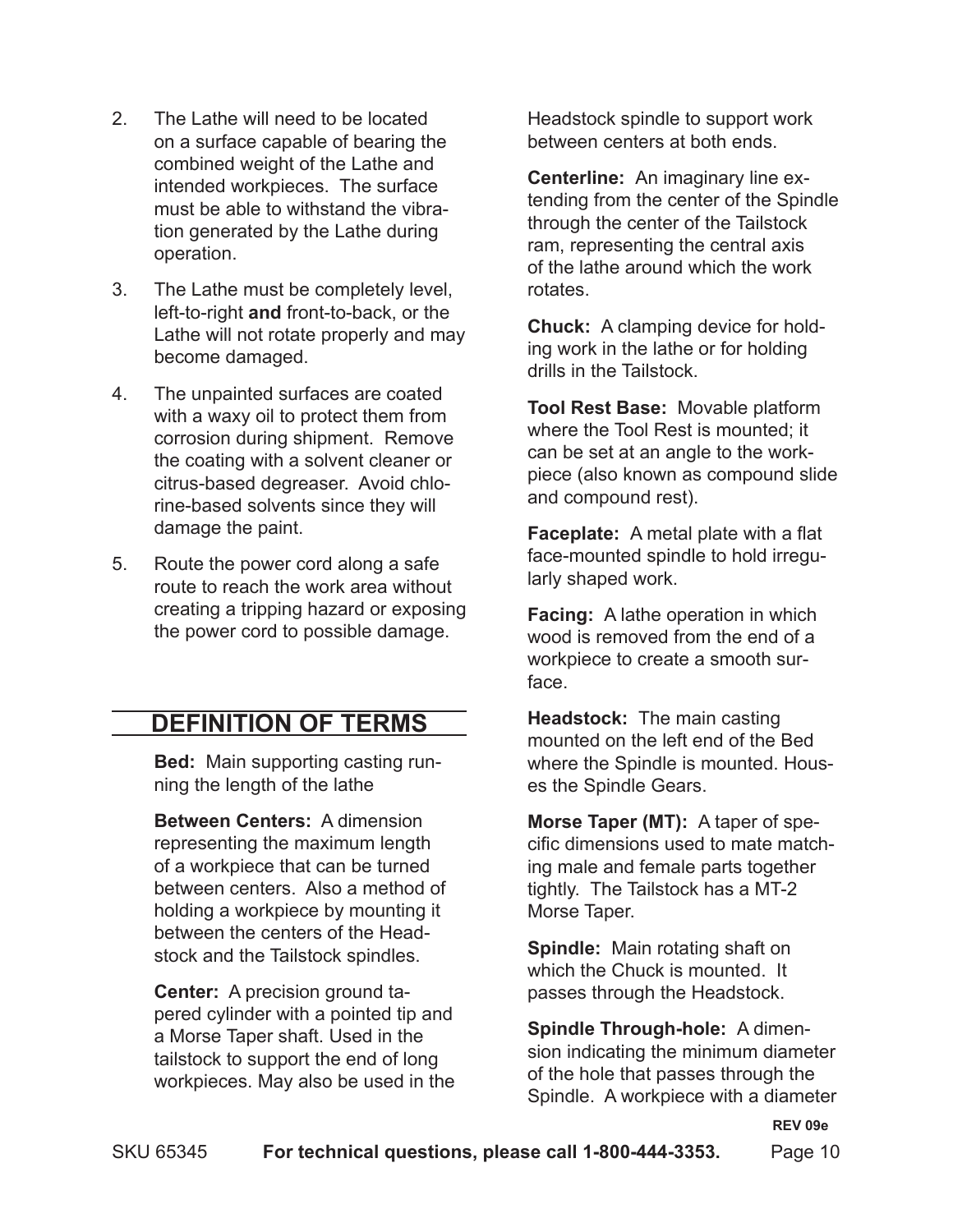smaller than this can pass through the Spindle to work on longer pieces.

**Swing:** A dimension representing the largest diameter workpiece that a lathe can rotate. The 10" x 18" Lathe means the maximum size workpiece that can rotate without hitting the Bed is 10" in diameter.

**Tailstock:** Assembly that slides along the ways and can be locked in place. Used to hold long workpieces in place or to mount a drill chuck.

**Tailstock Handwheel:** Moves the Tailstock in and out.

**Tool Rest:** A device mounted on the compound that holds the cutting tool.

**Turning:** A lathe operation that removes wood from the outside diameter of the workpiece.

**Ways:** Surface along the top of the Bed on which the Tailstock rides. The ways are aligned with the centerline of the lathe.

## **ADJUSTMENTS**

#### **To Adjust The Spindle Speed (RPM):**

To prevent serious injury, make sure the Lathe's Power Switch (46) is in its **"OFF"** position and the machine is unplugged

**VARNING** 

from its electrical outlet.

1. Loosen the Belt Tension Screw (33). Then move the Belt Tension Lever (31) to release tension from the Drive Belt (26). **(See Figure C.)**



2. Loosen the Motor Mount Screw (27). **(See Figure D.)**



3. Open the Back Lid (20) and Side Lid (63). **(See Figures E and F, next page.)**

**REV 09e**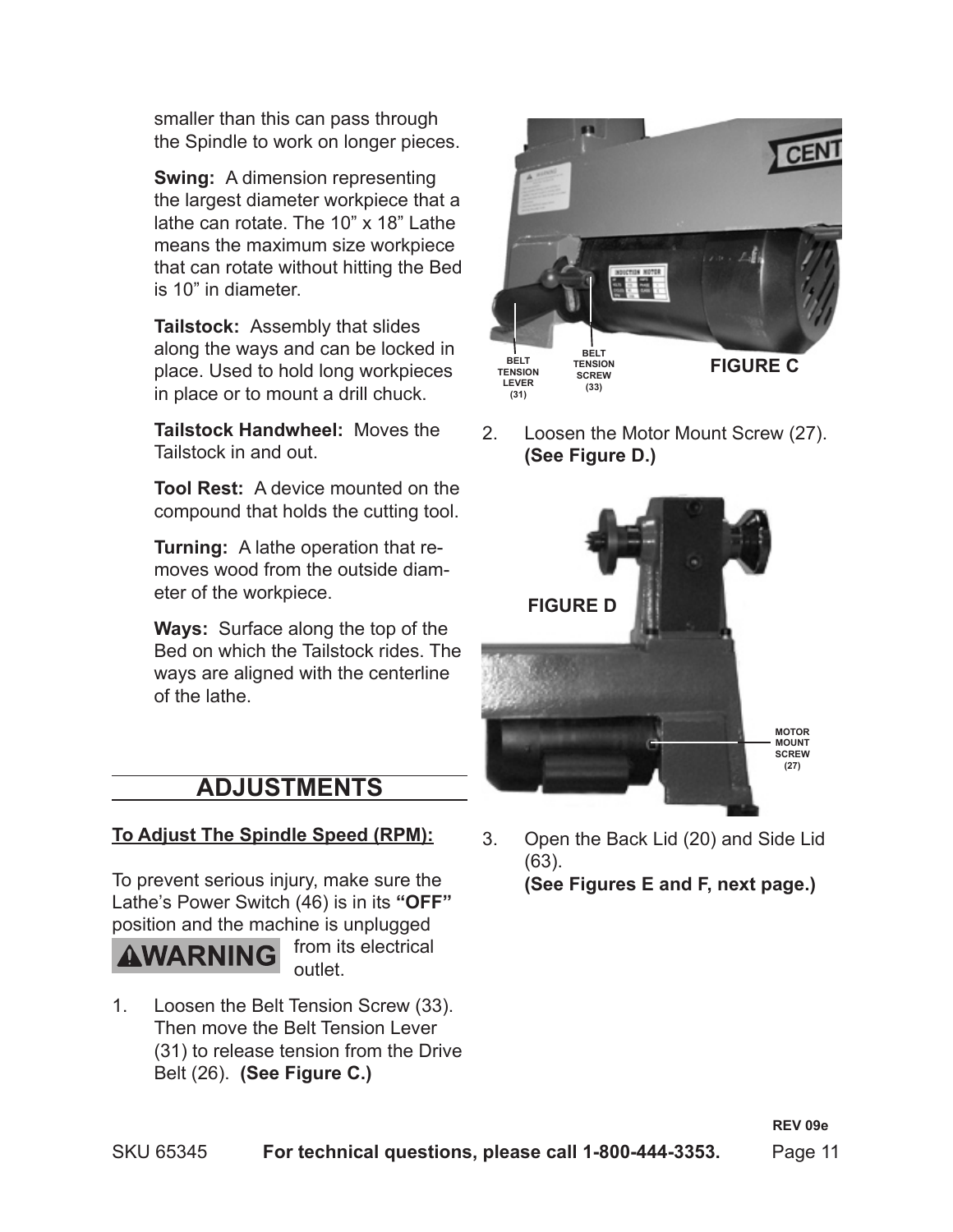



**SIDE LID (63)**



5. Move the Belt Tension Lever (31) down, adjusting tension so that 1/2" of Drive Belt (26) deflection is measured as shown in the following illustration. Then retighten the Belt Tension Screw (33). **(See Figure H.)**



6. Retighten the Motor Mount Screw (27). **(See Figure D.)**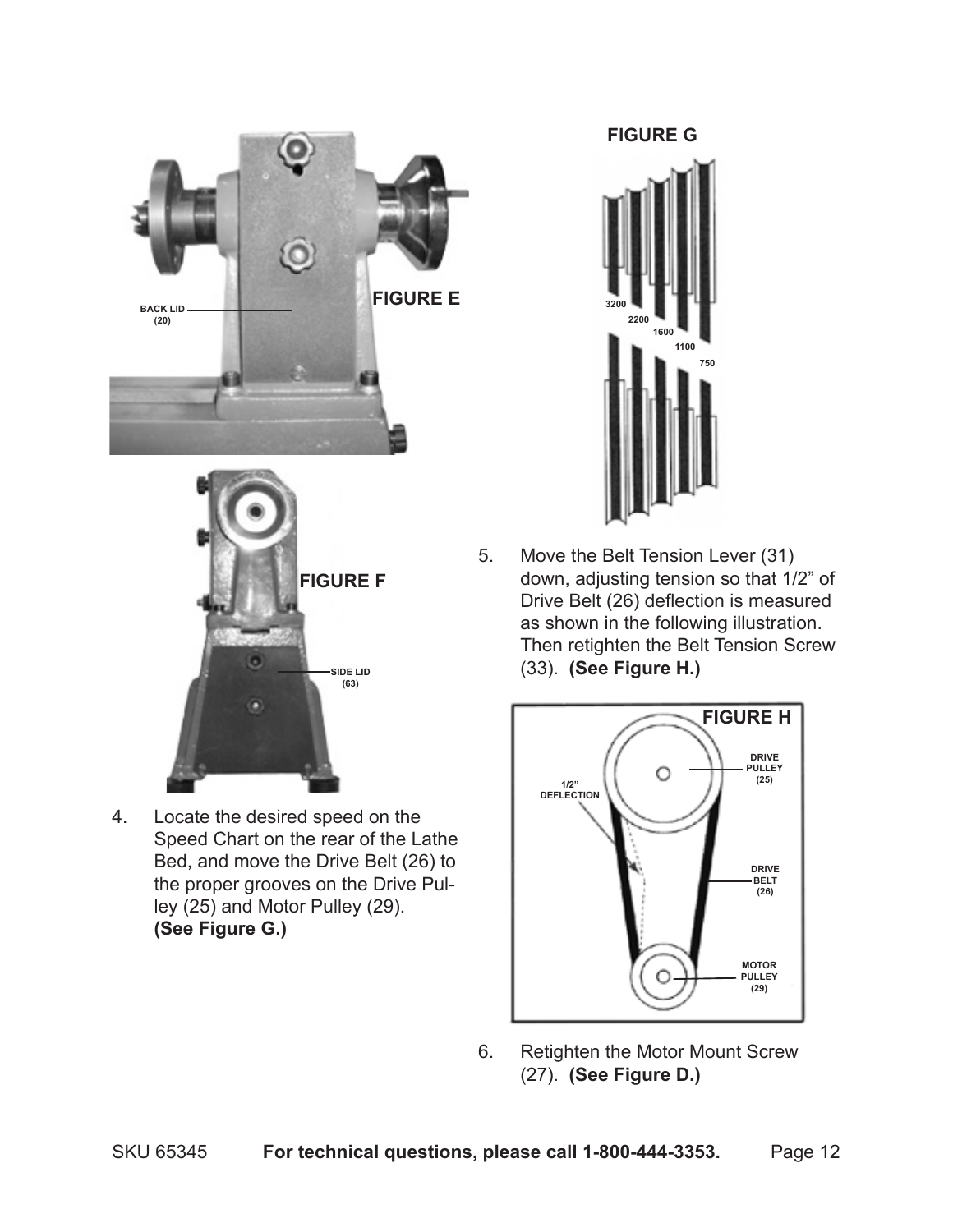7. Replace the Back Lid (20) and Side Lid (63). **(See Figures E and F.)**

| <b>FIGURE I</b><br><b>Recommended Turning Speeds</b> |  |  |  |
|------------------------------------------------------|--|--|--|
| Speeds (RPM)                                         |  |  |  |
| 2200~3200                                            |  |  |  |
| 1600~2200                                            |  |  |  |
| 1100~1600                                            |  |  |  |
| 750~1100                                             |  |  |  |
| 750                                                  |  |  |  |
|                                                      |  |  |  |

**Note:** The above speeds can vary with different types of wood and the skill of the operator. **Sanding:** Use the fastest speed possible without burning the wood.

**Polishing and Finishing:** Typically, polishing and finishing can be done at faster speeds than turning.

#### **To Adjust The Tailstock:**

1. Loosen the Release Lever (7) and move the Tailstock (5) to the desired position. Then retighten the Release Lever. **NOTE:** If the Release Lever will not release or lock the Tailstock (either too tight or too loose), tighten or loosen the Hex Nut (44) located on the underside of the Tailstock in small increments as needed to achieve the proper clamping pressure.

**(See Figure J and Assy. Diagram.)**



#### **To Adjust The Tool Rest:**

- 1. Loosen the Lock Handle (40) and slide the Tool Rest Base (36) along the Bed (1) to the desired position. Then retighten the Lock Handle. **(See Figure K.)**
- 2. Loosen the Lock Lever (41) and adjust the Tool Rest (35) vertically or swivel it as needed. Then retighten the Lock Lever. **(See Figure K.)**



#### **To Install And Remove The Spur Center:**

- **1. To install**, insert the tapered end of the Headstock Spur Center (12) into the Headstock Spindle (14). Make sure the Headstock Spur Center is securely installed by giving it a quick pull. A properly installed Headstock Spur Center will not pull out by hand. **(See Figure L, next page.)**
- **2. To remove**, hold the Balance Wheel (22) securely while turning the Faceplate (13) counterclockwise until the Headstock Spur Center (12) is forced out of the Headstock Spindle (14). **(See Figure L, next page.)**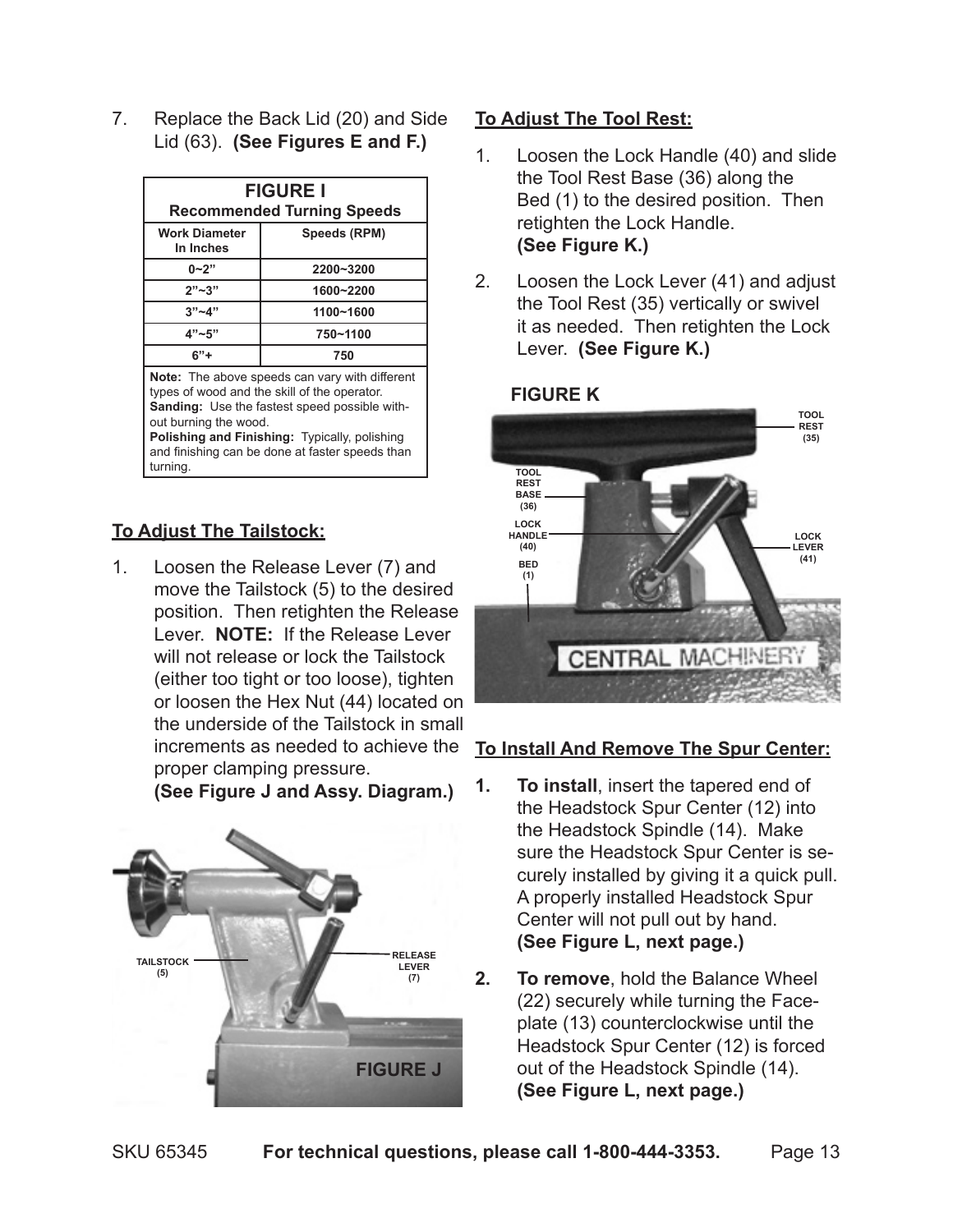**3. NOTE:** If the Lathe is used with the Faceplate (13) removed, a knockout tool (not included) is required for removing the Headstock Spur Center (12). **(See Figure L.)**



#### **To Install And Remove The Cup Center:**

- **1. To install**, loosen the Lock Lever (6) approximately half a turn counterclockwise. **(See Figure M.)**
- 2. Rotate the Tailstock Handwheel (4) clockwise until the Tail Axis (8) protrudes out of the Tailstock (5) about 3/4". **(See Figure M.)**
- 3. Insert the Cup Center (11) and push firmly. Then retighten the Lock Lever (6). **(See Figure M.)**
- **4. To remove**, loosen the Lock Lever (6) approximately half a turn counterclockwise. **(See Figure M.)**
- 5. Rotate the Tailstock Handwheel (4) counterclockwise until the Tail Axis (8) bottoms out, causing the Cup Center (11) to be forced out of the Tail Axis. **(See Figure M.)**

## **AWARNING**

The Lock Lever (6) must always be

locked down while the Lathe is in use. The workpiece can be thrown from the Lathe if this step is not followed. The Tail Axis (8) should not protrude from the Tailstock (5) more than 2" or the Tail Axis will not be supported enough. Failure to follow these warnings may result in personal injury. **(See Figure M.)**



#### **To Install And Remove The Faceplate:**

- **1. To install**, thread the Faceplate (13) onto the Headstock Spindle (14) until it is secure against the shoulder on the Headstock Spindle. **(See Figure N, next page.)**
- **2. To remove**, hold the Balance Wheel (22) securely while turning the Faceplate (13) counterclockwise until it is removed. If the Headstock Spur Center (12) is installed, it will be removed during this process. **(See Figure N, next page.)**

SKU 65345 **For technical questions, please call 1-800-444-3353.** Page 14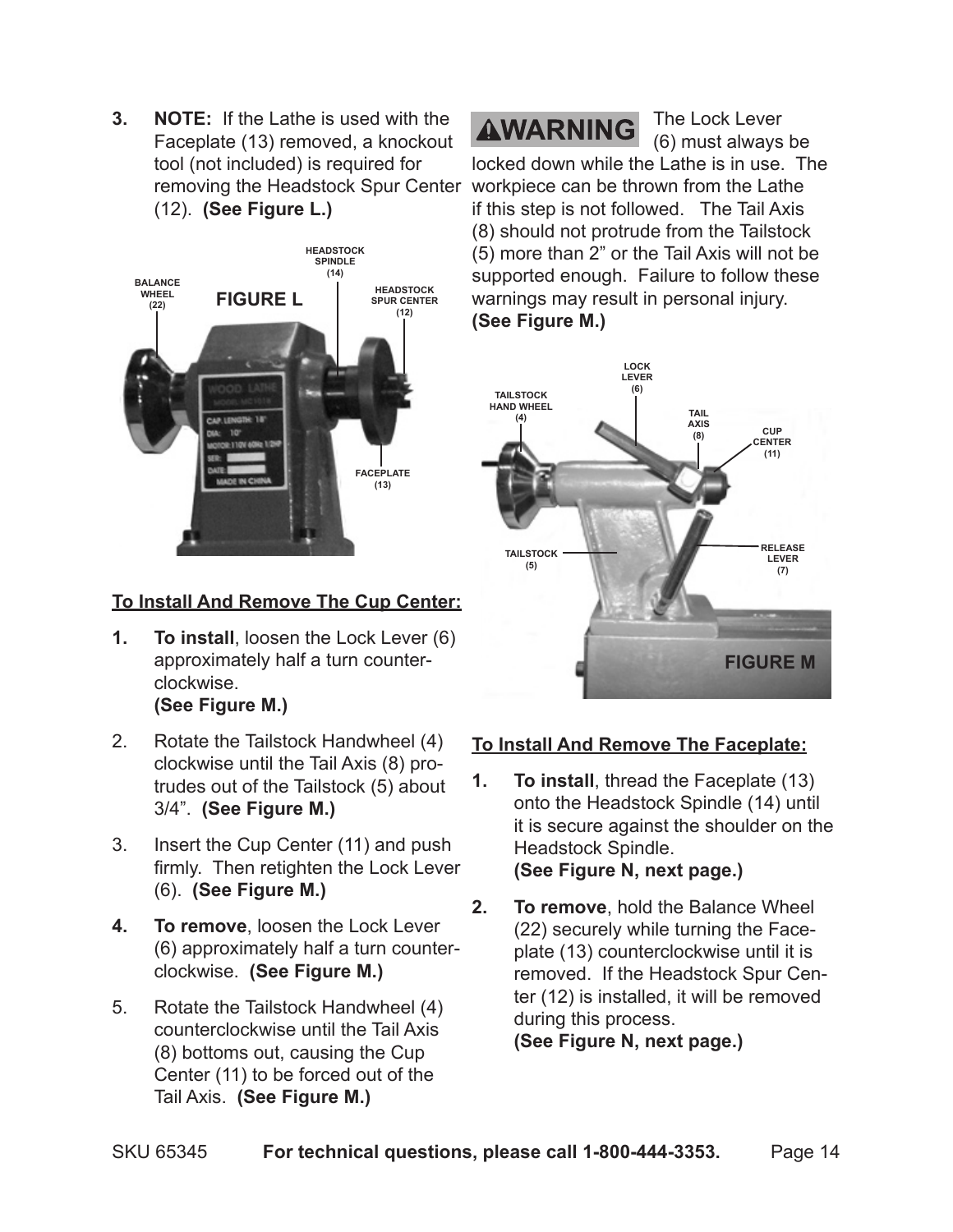

#### **The Power Switch Safety Switch:**

- 1. The Lathe features a yellow Safety Switch on the Power Switch (46) to prevent unauthorized use. To turn the Lathe on, plug the Power Cord (45) into the nearest 120 volt, grounded, electrical outlet.
- 2. Insert the Safety Switch into the Power Switch (46). Move the Power Switch to the **"ON"** position. To turn the Lathe off, move the Power Switch to the **"OFF"** position. To lock the Power Switch in the **"OFF"** position, remove the Safety Switch and store it in a safe location. **(See Figure O.)**



## **OPERATING INSTRUCTIONS**

- 1. With the Power Switch (46) in its **"OFF"** position and the Lathe unplugged from its electrical outlet, make all necessary adjustments to the machine as previously discussed.
- **2. To set up a spindle turning operation**, mark both ends of the workpiece by drawing diagonal lines from corner to corner. The intersection point of these two lines will indicate the center of the workpiece. **(See Figure O.)**
- 3. Use a wood mallet and punch to tap the point of the center of the workpiece so that it leaves a center mark. **(See Figure O.)**
- 4. Use a 1/8" drill bit to drill a 3/16" deep hole at the center mark on the workpiece. **(See Figure O.)**



5. Cut the corners off the workpiece if it is over 2" x 2" to make turning safer and easier. **(See Figure P.) FIGURE P**

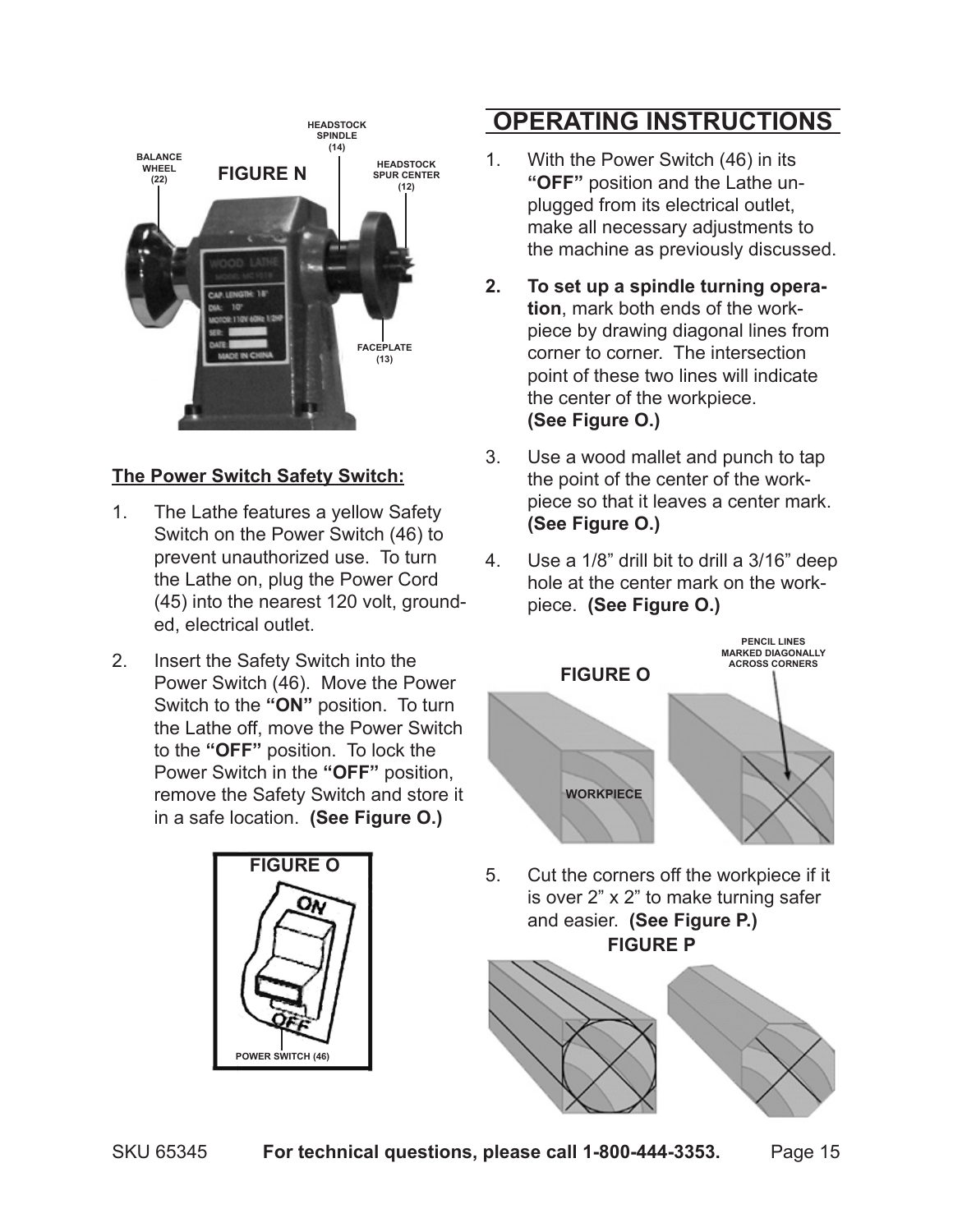6. Use a wood mallet to drive the Headstock Spur Center (12) into the center of the workpiece at least 1/4" deep. **(See Figure Q.)**



- 7. With the workpiece still attached, insert the Headstock Spur Center (12) into the Headstock Spindle (14). **(See Figure R.)**
- 8. With the Cup Center (11) installed in the Tailstock (5), slide the Tailstock toward the workpiece until the Cup Center touches the workpiece center point. The lock the Tailstock in position. **(See Figure R.)**
- 9. Use the Tailstock Handwheel (4) to push the Cup Center (11) into the workpiece at least 1/4". **(See Figure R.)**
- 10. Position the Tool Rest (35) approximately 1/4" away from the workpiece and approximately 1/8" above the center line. **(See Figure R.)**
- 11. Make sure to test the set up by hand turning the workpiece to ensure there is enough clearance all the way around before starting.

## **AWARNING**

Do not press the workpiece too firmly

with the Tailstock (5) or the bearings will bind and overheat. Also, do not leave the workpiece too loose or the workpiece will spin off the Lathe. **(See Figure R.)**



**12. To set up a faceplate turning operation**, remove the Headstock Spur Center (12) from the Faceplate (13). **(See Figure S.)**



- 13. Find the center of the workpiece in the same way as when spindle turning.
- 14. Cut off the corners of the workpiece.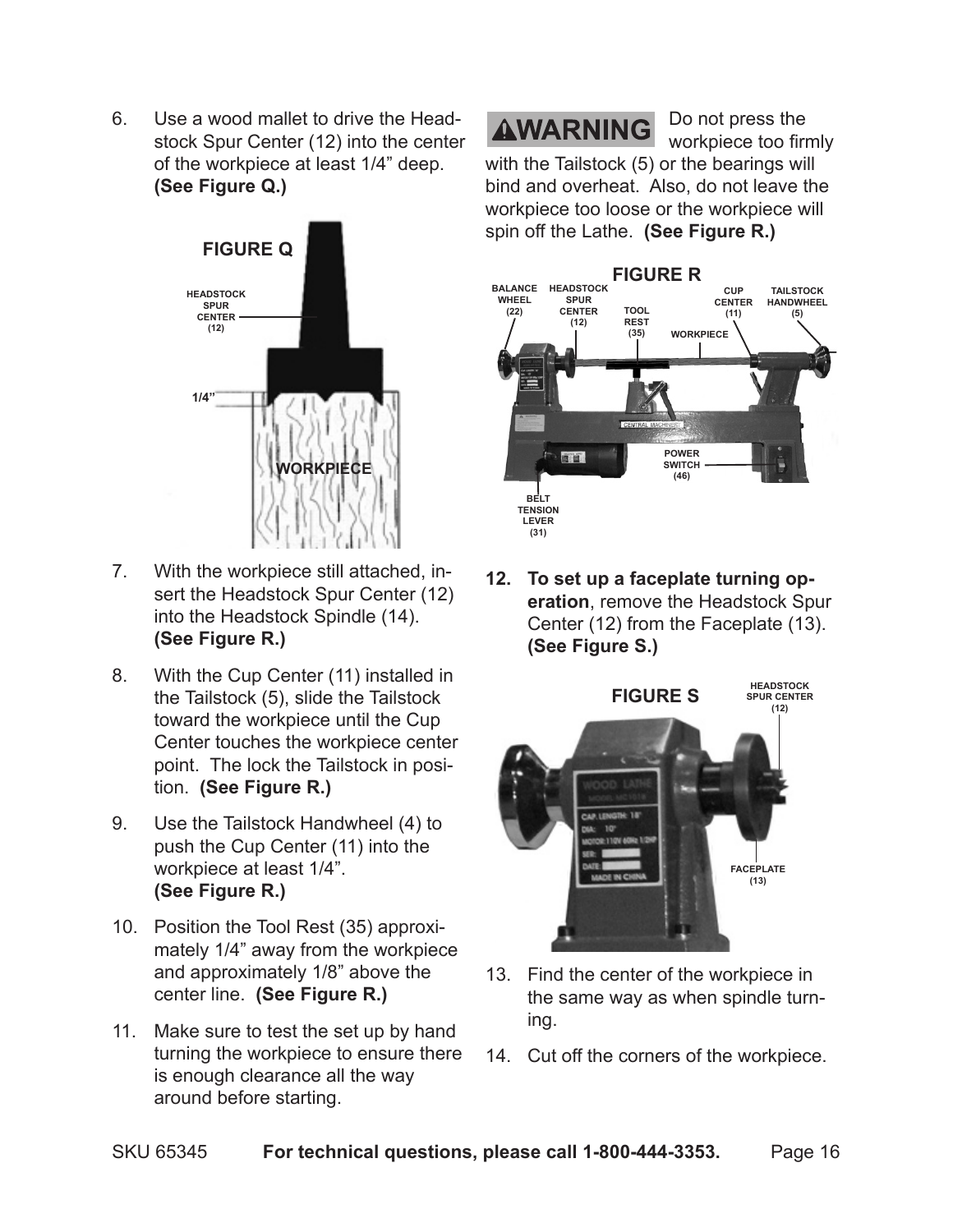15. Center the Faceplate (13) on the workpiece and attach it through the Faceplate mounting holes with *nontapered head wood screws.* **(See Figure T.)**



- 16. NOTE: Faceplate turning is typically done with open-faced workpieces like bowls. If screws cannot be placed in the workpiece, then a *backing block* can be glued to the workpiece and attached to the Faceplate (13) with screws. **(See Figure U.)**
- 17. To mount the workpiece to a backing block, make the backing block from a piece of scrap wood that is flat on both sides. **(See Figure U.)**
- 18. Mark the center of the backing block. **(See Figure U.)**
- 19. Drill a 14" diameter hole through the center of the backing block. **(See Figure U.)**
- 20. Glue the center of the backing block to the center of the workpiece. Clamp the backing block to the workpiece, and wait for the glue to dry according to the glue manufacturer's recommendation. **(See Figure U.)**



21. Thread the Faceplate (13) onto the Headstock Spindle (14) and tighten securely. **(See Figure V.)**



22. After turning, the workpiece can be sanded and finished before removing it from the Lathe. IMPORTANT: Whenever sanding or finishing, remove the Tool Rest (35) to increase safety and gain adequate working room.

### **Maintenance And Servicing**



**Procedures not specifically explained in this manual must be performed only by a qualified technician.**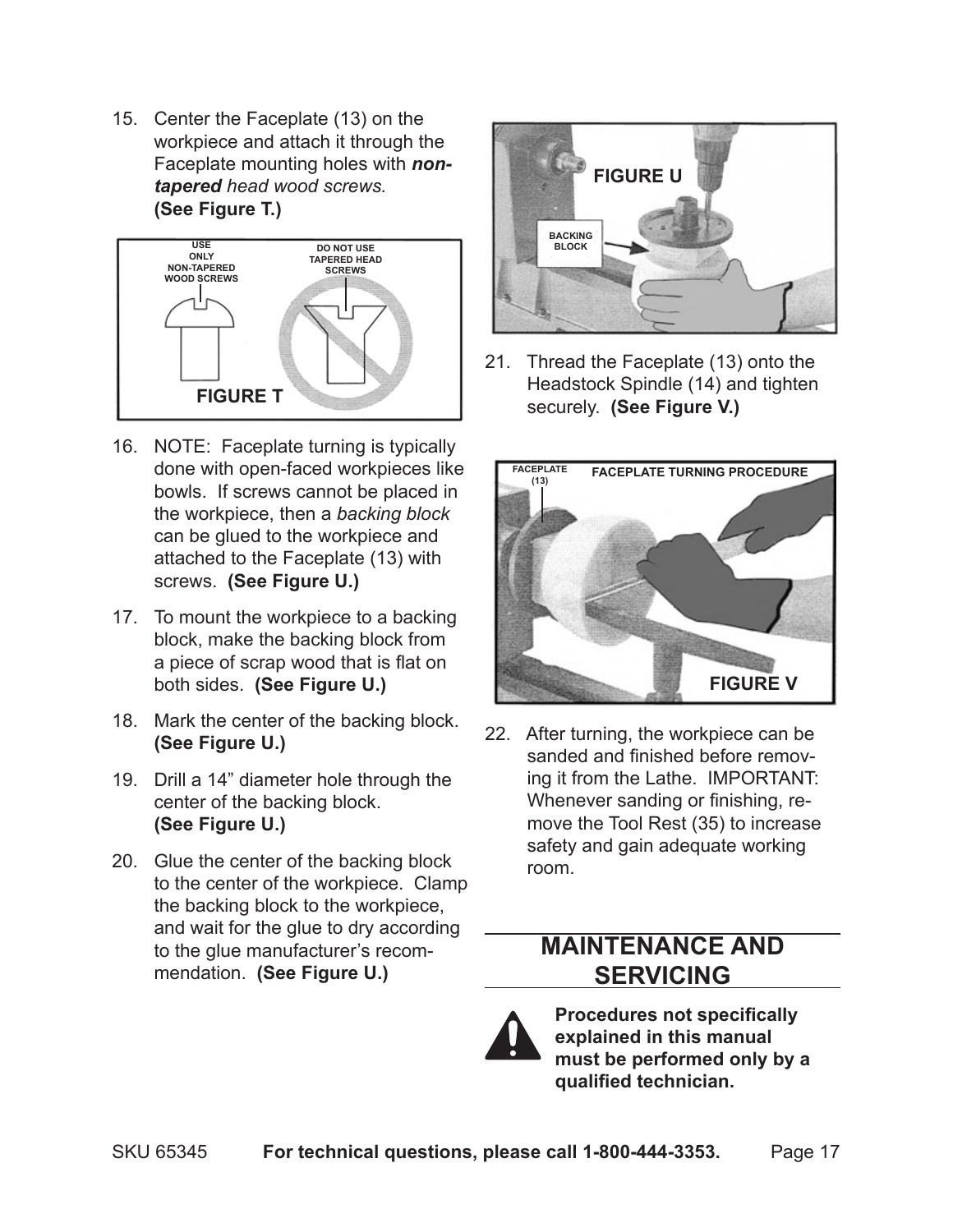#### **To prevent AWARNING serious injury**

#### **from accidental operation:**

**Turn the Power Switch (46) of the Lathe to its "OFF" position and unplug the machine from its electrical outlet before performing any inspection, maintenance, or cleaning procedures.**

#### **To prevent serious injury from machine failure:**

**Do not use damaged equipment. If abnormal noise or vibration occurs, have the problem corrected before further use.**

- 1. BEFORE EACH USE, inspect the general condition of the Lathe. or binding of moving parts, cracked or HIS OR HER REPAIRS TO THE C broken parts, damaged electrical wiring, and any other condition that may affect its safe operation.
- 2. AFTER USE, clean external surfaces of the tool with clean cloth.
- 3. DAILY, lubricate all external moving parts with ISO 68 or SAE 20W oil.
- 4. Lubricate the Tailstock oiling point every five uses, or once per week if used frequently.
- **5. WARNING! If the Power Cord (45) of this Lathe is damaged, it must be replaced only by a qualified service technician.**

## **PLEASE READ THE FOLLOWING CAREFULLY**

Check for loose screws, misalignment RISK AND LIABILITY ARISING OUT C The manufacturer and/or distributor has provided the parts list and assembly diagram in this manual as a reference tool only. Neither the manufacturer or distributor makes any representation or warranty of any kind to the buyer that he or she is qualified to make any repairs to the product, or that he or she is qualified to replace any parts of the product. In fact, the manufacturer and/or distributor expressly states that all repairs and parts replacements should be undertaken by certified and licensed technicians, and not by the buyer. The buyer assumes all product or replacement parts thereto, or arising out of his or her installation of replacement parts thereto.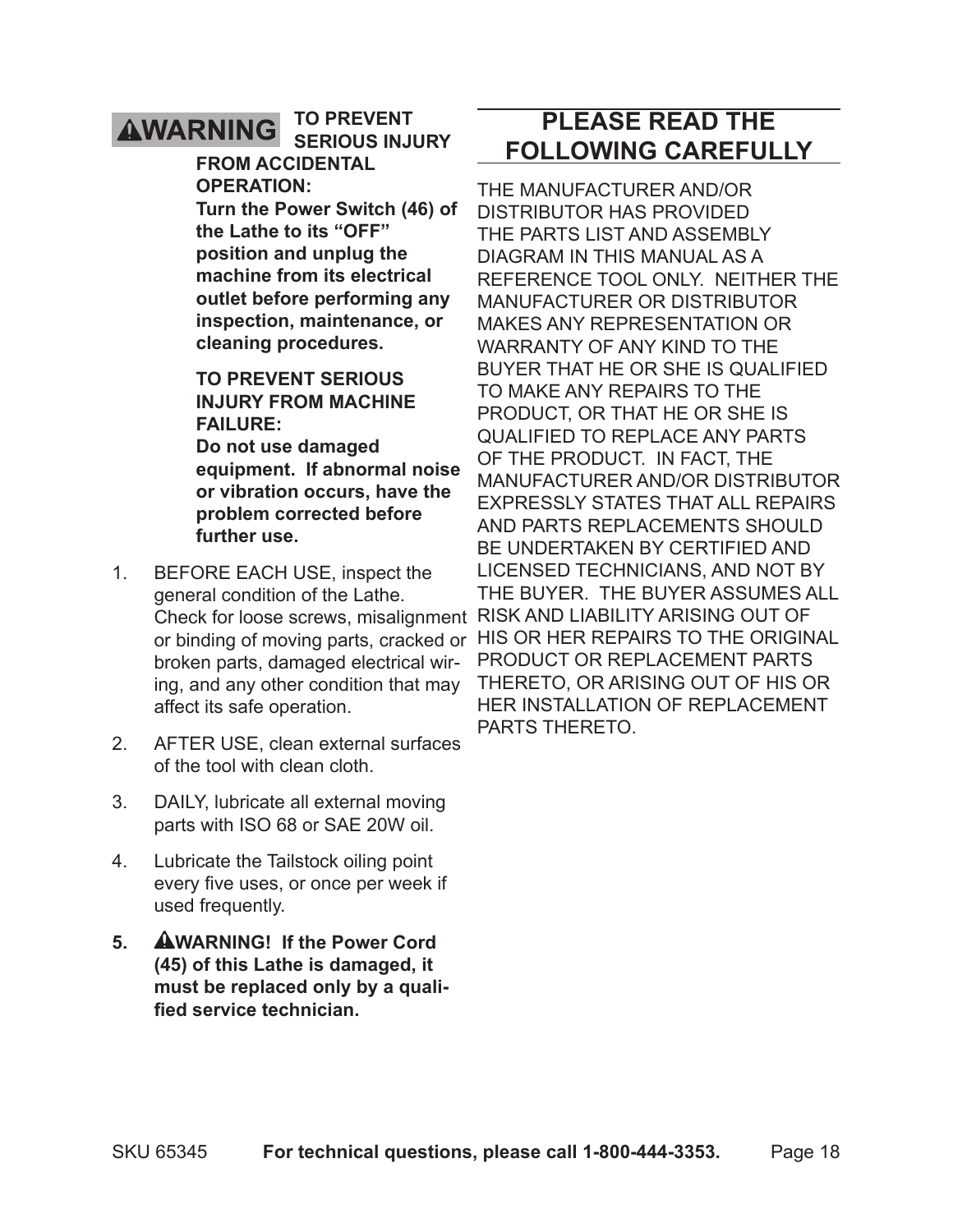| Problem                                                                   | <b>Possible Cause</b>                                                        | <b>Possible Solution</b>                                                                                                                             |  |  |
|---------------------------------------------------------------------------|------------------------------------------------------------------------------|------------------------------------------------------------------------------------------------------------------------------------------------------|--|--|
| Quality of cut is poor.                                                   | 1. Cutting tool is above workpiece<br>center line.                           | 1. Lower cutting tool to center line<br>of workpiece.                                                                                                |  |  |
|                                                                           | 2. Lathe speed too slow.                                                     | 2. Increase lathe speed.                                                                                                                             |  |  |
|                                                                           | 3. Cutting tool is dull.                                                     | 3. Sharpen or replace cutting tool.                                                                                                                  |  |  |
|                                                                           | 4. Cutting too aggressively.                                                 | 4. Use a lighter touch.                                                                                                                              |  |  |
| Excessive vibration when turning<br>thin workpieces.                      | 1. Cutting tool is positioned below<br>workpiece center line.                | 1. Raise cutting tool to center line<br>of workpiece.                                                                                                |  |  |
|                                                                           | 2. Cutting too aggressively.                                                 | 2. Use a lighter touch.                                                                                                                              |  |  |
| Excessive vibration when turning<br>larger workpieces or bowls.           | 1. Headstock and/or tailstock<br>improperly located at ends of<br>workpiece. | 1. Check for proper workpiece<br>centers.                                                                                                            |  |  |
|                                                                           | 2. Workpiece is unbalanced.                                                  | 2. Cut off stock until workpiece is<br>balanced.                                                                                                     |  |  |
| Lathe will not turn on.                                                   | 1. Speed control lever not in its<br>lowest speed setting.                   | 1. Make sure speed control lever<br>is turned to its lowest speed<br>setting.                                                                        |  |  |
|                                                                           | 2. Electrical outlet not working or is<br>of wrong voltage.                  | 2. Make sure lathe is plugged into<br>a working, 120 volt, grounded,<br>electrical outlet.                                                           |  |  |
|                                                                           | 3. Blown fuse or tripped circuit<br>breaker.                                 | 3. Replace fuse or reset circuit<br>breaker.                                                                                                         |  |  |
| Lathe will not turn off.                                                  | 1. Damaged or faulty power switch<br>and/or internal wiring.                 | 1. Unplug the lathe from its<br>electrical outlet immediately.<br>Do not operate lathe until it is<br>repaired by a qualified service<br>technician. |  |  |
| Follow all safety precautions whenever diagnosing or servicing the Lathe. |                                                                              |                                                                                                                                                      |  |  |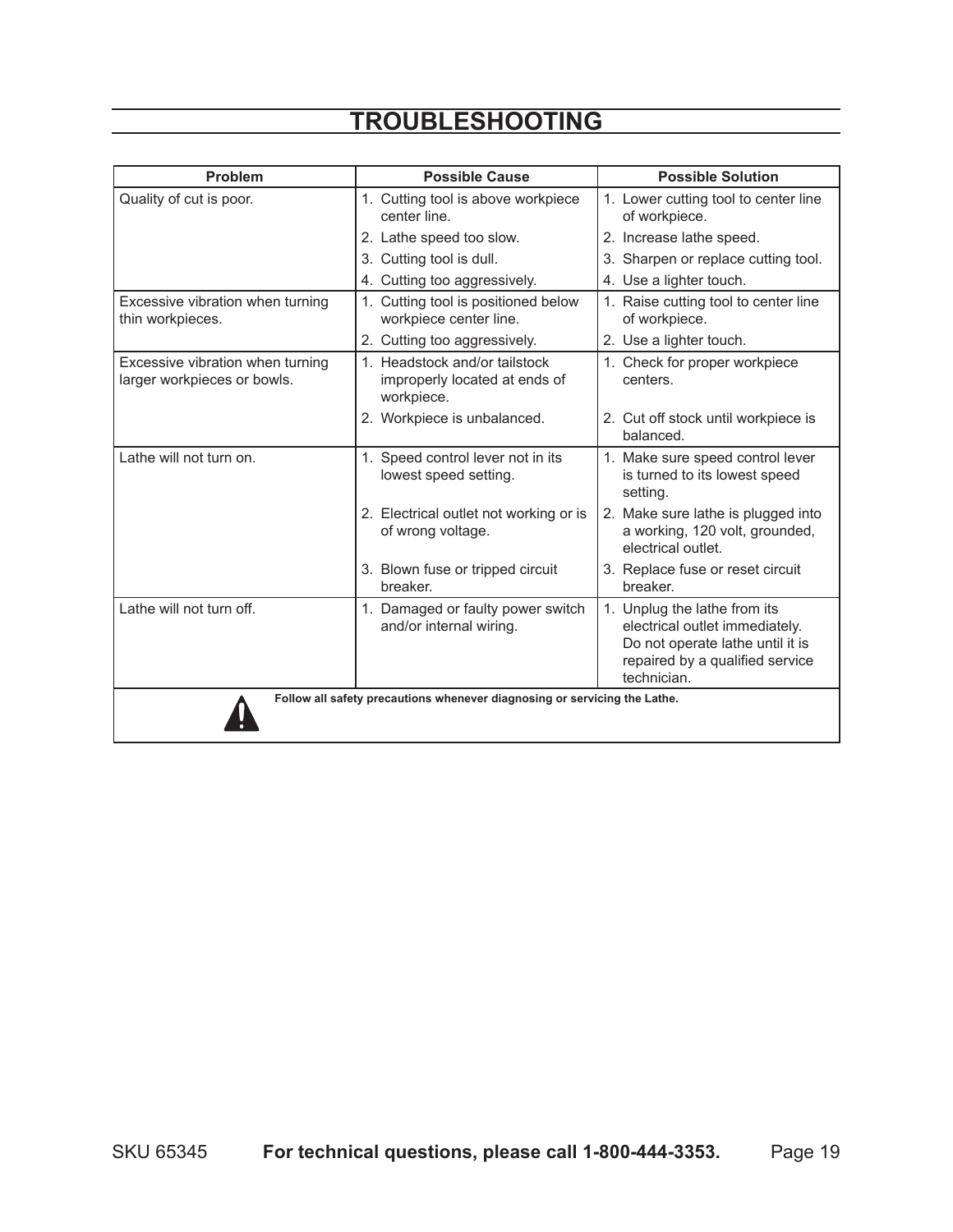## **PARTS LIST**

| Part#                   | <b>Description</b>            | Qty.                    | Part# | <b>Description</b>                  | Qty.           |
|-------------------------|-------------------------------|-------------------------|-------|-------------------------------------|----------------|
| 1                       | <b>Bed</b>                    | $\mathbf{1}$            | 30    | <b>Flat Head Screw</b>              | $\overline{2}$ |
| $\overline{2}$          | <b>Semi-Circle Head Screw</b> | $\overline{2}$          | 31    | <b>Belt Tension Lever</b>           | $\mathbf{1}$   |
| $\overline{3}$          | <b>Retaining Plate</b>        | $\mathbf{1}$            | 32    | <b>Motor</b>                        | $\mathbf{1}$   |
| $\overline{\mathbf{4}}$ | <b>Tailstock Handwheel</b>    | $\mathbf{1}$            | 33    | <b>Belt Tension Screw</b>           | $\mathbf{1}$   |
| 5                       | <b>Tailstock</b>              | 1                       | 34    | <b>Retaining Ring (#12)</b>         | $\overline{2}$ |
| $6\phantom{a}$          | <b>Lock Lever</b>             | 1                       | 35    | <b>Tool Rest</b>                    | $\mathbf{1}$   |
| $\overline{7}$          | <b>Release Lever</b>          | $\mathbf{1}$            | 36    | <b>Tool Rest Base</b>               | $\mathbf{1}$   |
| 8                       | <b>Tail Axis</b>              | 1                       | 37    | <b>Bolt</b>                         | $\mathbf{1}$   |
| 9                       | <b>Taper Rod</b>              | $\mathbf{1}$            | 38    | <b>Plate</b>                        | $\mathbf{1}$   |
| 10                      | <b>Ball Bearing</b>           | 1                       | 39    | <b>Hex Nut</b>                      | $\mathbf{1}$   |
| 11                      | <b>Cup Center</b>             | $\mathbf{1}$            | 40    | <b>Lock Handle (Tool Rest Base)</b> | $\mathbf{1}$   |
| 12                      | <b>Headstock Spur Center</b>  | $\mathbf{1}$            | 41    | <b>Lock Lever</b>                   | $\mathbf{1}$   |
| 13                      | <b>Faceplate</b>              | $\mathbf{1}$            | 42    | <b>Bolt</b>                         | $\mathbf{1}$   |
| 14                      | <b>Headstock Spindle</b>      | $\mathbf{1}$            | 43    | <b>Lock Plate</b>                   | $\mathbf{1}$   |
| 15                      | <b>Ball Bearing</b>           | $\overline{2}$          | 44    | <b>Hex Nut</b>                      | $\mathbf{1}$   |
| 16                      | <b>Retaining Ring</b>         | $\mathbf{1}$            | 45    | <b>Power Cord</b>                   | $\mathbf{1}$   |
| 17                      | <b>Retaining Ring</b>         | 1                       | 46    | <b>Power Switch</b>                 | $\mathbf{1}$   |
| 18                      | <b>Ball Bearing (202)</b>     | $\mathbf{1}$            | 48    | Washer (#8)                         | 4              |
| 19                      | <b>Headstock</b>              | $\mathbf{1}$            | 49    | <b>Spring Washer (#8)</b>           | 4              |
| 20                      | <b>Back Lid</b>               | $\mathbf{1}$            | 50    | <b>Rubber Washer</b>                | 4              |
| 21                      | <b>Semi-Circle Head Screw</b> | $\overline{\mathbf{A}}$ | 51    | Large Washer (#8)                   | 2 <sup>1</sup> |
| 22                      | <b>Balance Wheel</b>          | 1                       | 53    | <b>Retaining Ring (#10)</b>         | $\mathbf{1}$   |
| 24                      | <b>Hex Socket Set Screw</b>   | $\mathbf{1}$            | 54    | <b>Semi-Circle Head Screw</b>       | $\overline{2}$ |
| 25                      | <b>Drive Pulley</b>           | 1                       | 55    | <b>Back Lid Knob (Screw)</b>        | $\mathbf{1}$   |
| 26                      | <b>Drive Belt</b>             | $\mathbf{1}$            | 56    | <b>Back Lid Knob (Nut)</b>          | $\mathbf{1}$   |
| 27                      | <b>Motor Mount Screw</b>      | 4                       | 62    | <b>Tool Rest Bushing</b>            | $\mathbf{1}$   |
| 28                      | <b>Hex Socket Head Screw</b>  | $\overline{\mathbf{4}}$ | 63    | <b>Side Lid for Bed</b>             | $\mathbf{1}$   |
| 29                      | <b>Motor Pulley</b>           | $\mathbf{1}$            |       |                                     |                |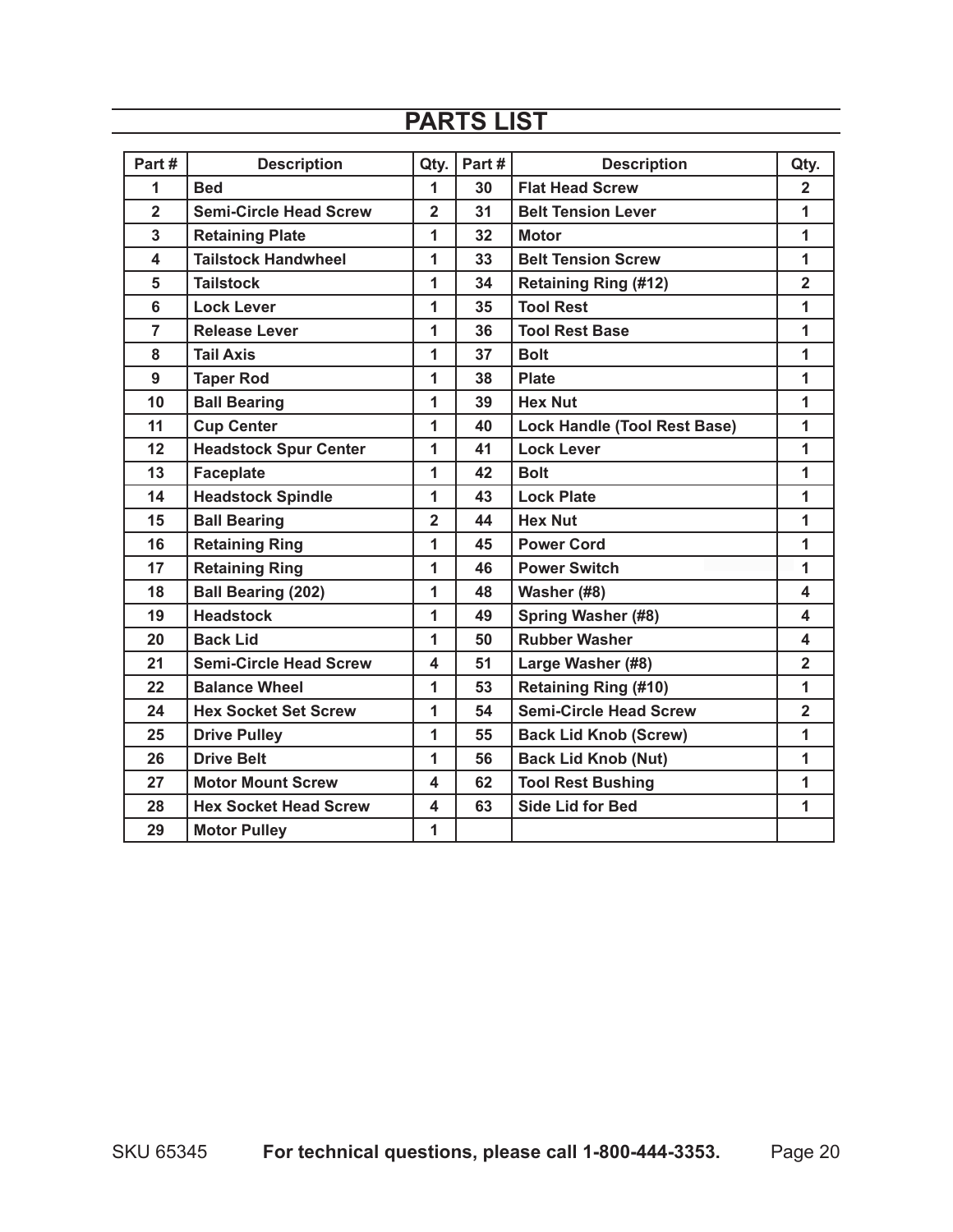